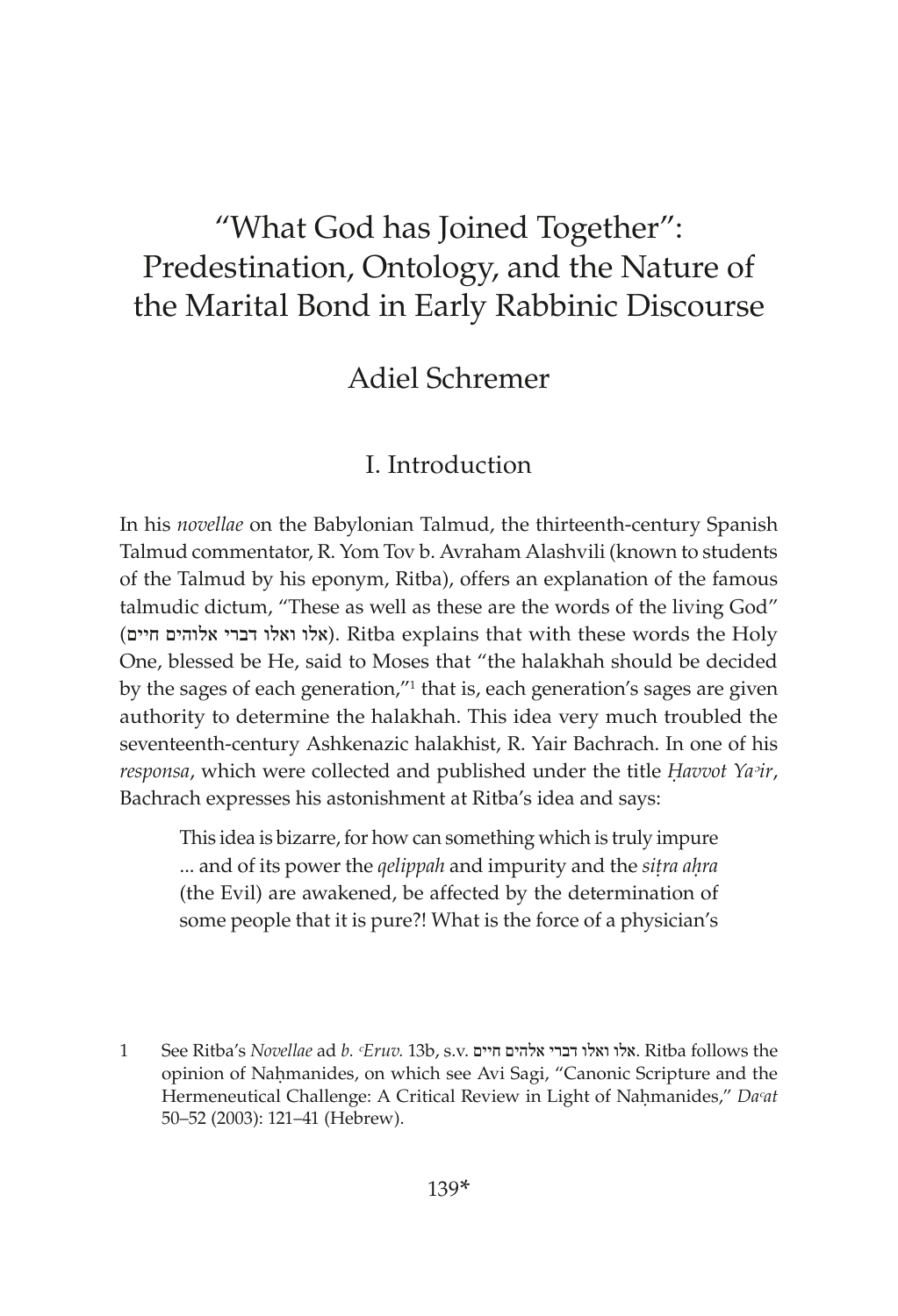determination, when he claims that some poison is a curative medicine?!2

Bachrach found Ritba's stance difficult to accept, because in his view when the Torah declares an object as unclean it is because that object *is* unclean ("truly impure"). The halakhic opinion of the sages, declaring something as clean or unclean, cannot be seen as constituting the status of that thing, for its status exists in reality, and therefore it cannot be dependent on the sages' decision.

A fuller exposition of this claim was given several hundred years earlier, by the fourteenth-century Spanish rabbi, Nissim b. Reuven of Gerona (known to students of rabbinic Judaism as Ran). In the eleventh homily of his collected sermons, *Derashot HaRan*, he re-phrases Ritba's idea and maintains that: "As God gave them [i.e., the rabbis] the authority to decide matters, whatever they agree upon *is that which God commended.*" Ran views this idea as problematic, however, and writes:

There is however some room for consideration. For this [idea] follows the opinion of he who thinks that there are no reasons whatsoever underlying the commandments of the Torah but rather that they all follow the Will alone. Accordingly, since the thing in itself is not, for example, pure or impure, but rather the fact that you deem it impure, or pure, merely reflects the Will, it emerges, accordingly, that for he who follows everything that the sages of the generation decide, it is impossible that their decisions be opposite of the truth. And it is impossible that there would be any repulsive effect on our souls from that thing. However, as we do not accept this view, but rather we believe that whatever the Torah prohibited harms us and has a negative effect on our souls—even though we do not know how precisely—according to this view, when the sages determine that an impure thing is pure, what shall be?! After all, that thing would harm us, and would function according to its nature, even though the sages have determined that it is

דבר זה תמוה, כי מה יועיל דבר שבאמת טמא ... ומכחו תתפורר) 192§ ,*Yaᵓir Êavvot Responsa* See 2 קליפה וטומאה וסיטרא אוחרא]![, מה שיסכימו אחרים שהוא טהור? ומה יועיל הסכמת הרופא באמרו על ?חיים סם שהוא המות סם(. Cf. Moshe Halbertal, *People of the Book: Canon, Meaning, and Authority* (Cambridge, MA: Harvard University Press, 1997), 54–72.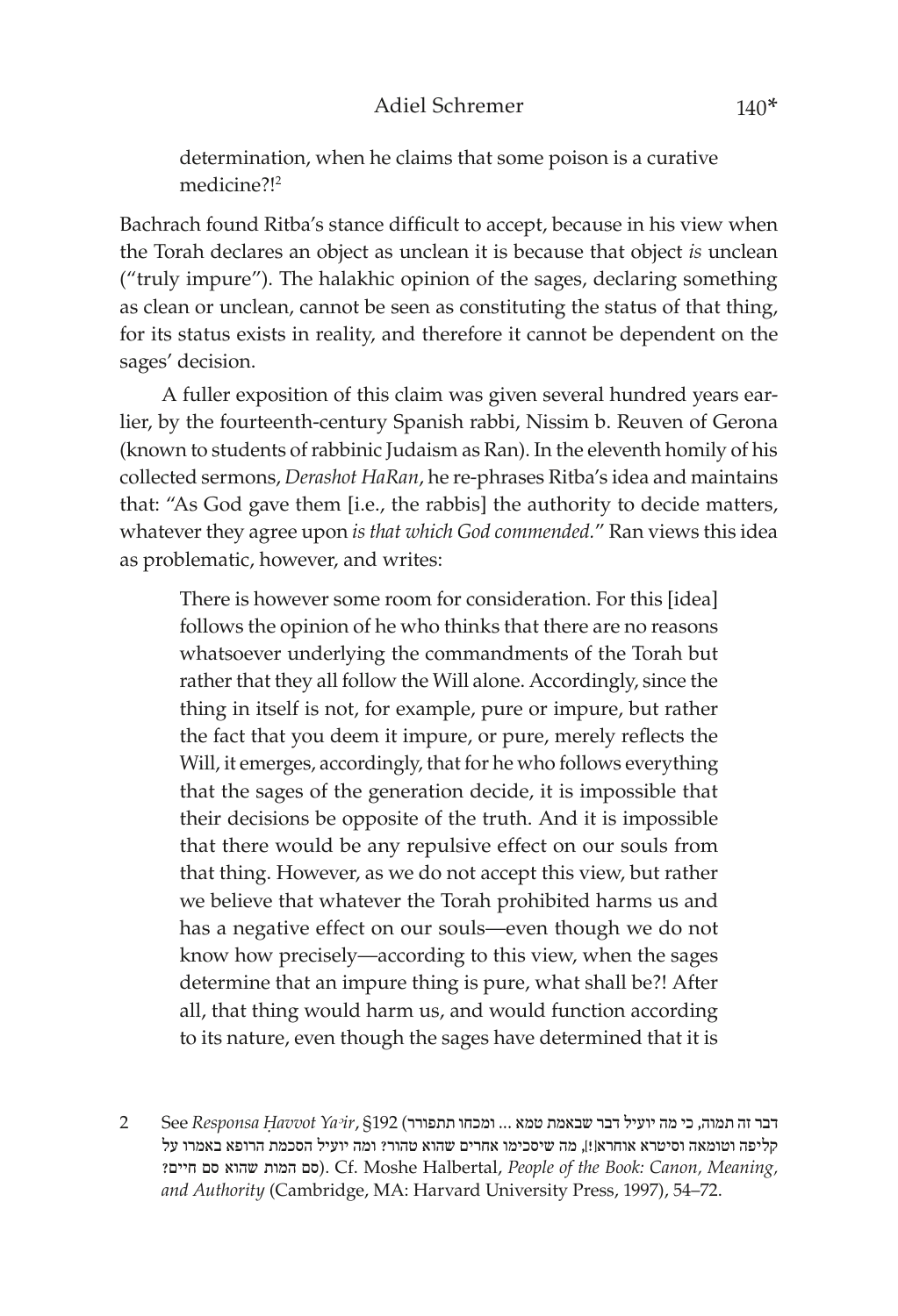pure! Should the physicians determine that a certain drug is mild, yet it is, for example, hot in the fourth degree, without any doubt its effect on the body would not be as the physicians determined but rather according to its true nature! So too is the thing, which the Torah prohibited to us because it is harmful to our souls, how can its nature change merely because the sages decide that it is permitted?! This cannot happen, unless as a miracle!3

Ran contrasts two understandings of the nature of halakhah. The one, which he espouses, maintains that halakhic categories are related to, and based on, the natural properties of objects in the world. For example, when the Torah deems an object impure it is because of some natural quality that inheres in the object. Purity and impurity are thus halakhic names for natural properties of objects, and one may therefore say that the Torah deems certain objects impure because these objects *are* impure, that is, of their own nature.<sup>4</sup> By

- והנה יש כאן מקום עיון. כי זה ראוי שימשך על דעת מי Derashot HaRan, §11, ed. Vilna, 78: ה שיחשוב שאין טעם למצות התורה כלל אלא כלן נמשכות אחר הרצון לבד. ולפי זה, אחר שהדבר מצד עצמו איננו ראוי להיות טמא או טהור, דרך משל, אבל מה שטמאתהו או טהרתהו נמשך אחר הרצון לבד, הנה א"כ לפי זה הנמשך אחר כל מה שיניחו חכמי הדור שאי אפשר שיהיו דבריהם על הפך האמת. וא"א שימשך מהענין ההוא בנפשותינו דבר מגונה כלל. אבל אחרי שאנחנו לא נבחר בזה הדעת, אבל נאמין שכל מה שמנעתהו התורה ממנו מזיק אלינו ומוליד רושם רע בנפשותינו, ואע"פ שלא נדע סבתו, לפי זה הדעת א"כ כשיסכימו החכמים בדבר אחד טמא שהוא טהור מה יהיה?! הלא הדבר ההוא יזיק אותנו ויפעל מה שבטבעו לפעול, ואע"פ שהסכימו בו החכמים שהוא טהור! ואלו יסכימו הרופאים על סם אחד שהוא שוה והוא, על דרך משל, חם במעלה הרביעית, שאין ספק שלא תמשך פעולת החום בגוף מה שיסכימו בו הרופאים, אבל כפי טבעו בעצמו! כן הדבר שאסרה לנו התורה מצד שהוא מזיק בנפש, איך ישתנה טבע ,Harvey .הדבר ההוא מצד שהסכימו החכמים שהוא מותר?! זה אי אפשר רק על צד הפלא! Cf. Zeev Harvey. "On Ran's Philosophy of Halakha," in *New Streams in Philosophy of Halakhah*, ed. Aviezer Ravitzky and Avinoam Rosenak (Jerusalem: Magnes Press and Van Leer Institute, 2008), 171–80 (Hebrew).
- 4 This attitude toward the nature of halakhah was termed "Realism" by Daniel Schwartz, and a view similar to the one Ran attributes to Ritba he called "Nominalism." See Daniel R. Schwartz, "Law and Truth: On Qumran-Sadducean and Rabbinic Views of Law," in *The Dead Sea Scrolls: Forty Years of Research*, ed. Devorah Dimant and Uriel Rappaport, STDJ 10 (Leiden: Brill, 1992), 230–40. The use of these terms is problematic for various reasons, as noted by Jeffrey L. Rubenstein, "Nominalism and Realism in Qumranic and Rabbinic Law: A Reassessment," *DSD* 6 (1999): 158–59 n. 5. Because I wish to preserve the term "Realism" to designate the modern school of legal theory known as "Legal Realism" (as the term is normally used in legal studies), I shall refrain from using it here. Instead, I will speak of "ontology" and "an ontological stance."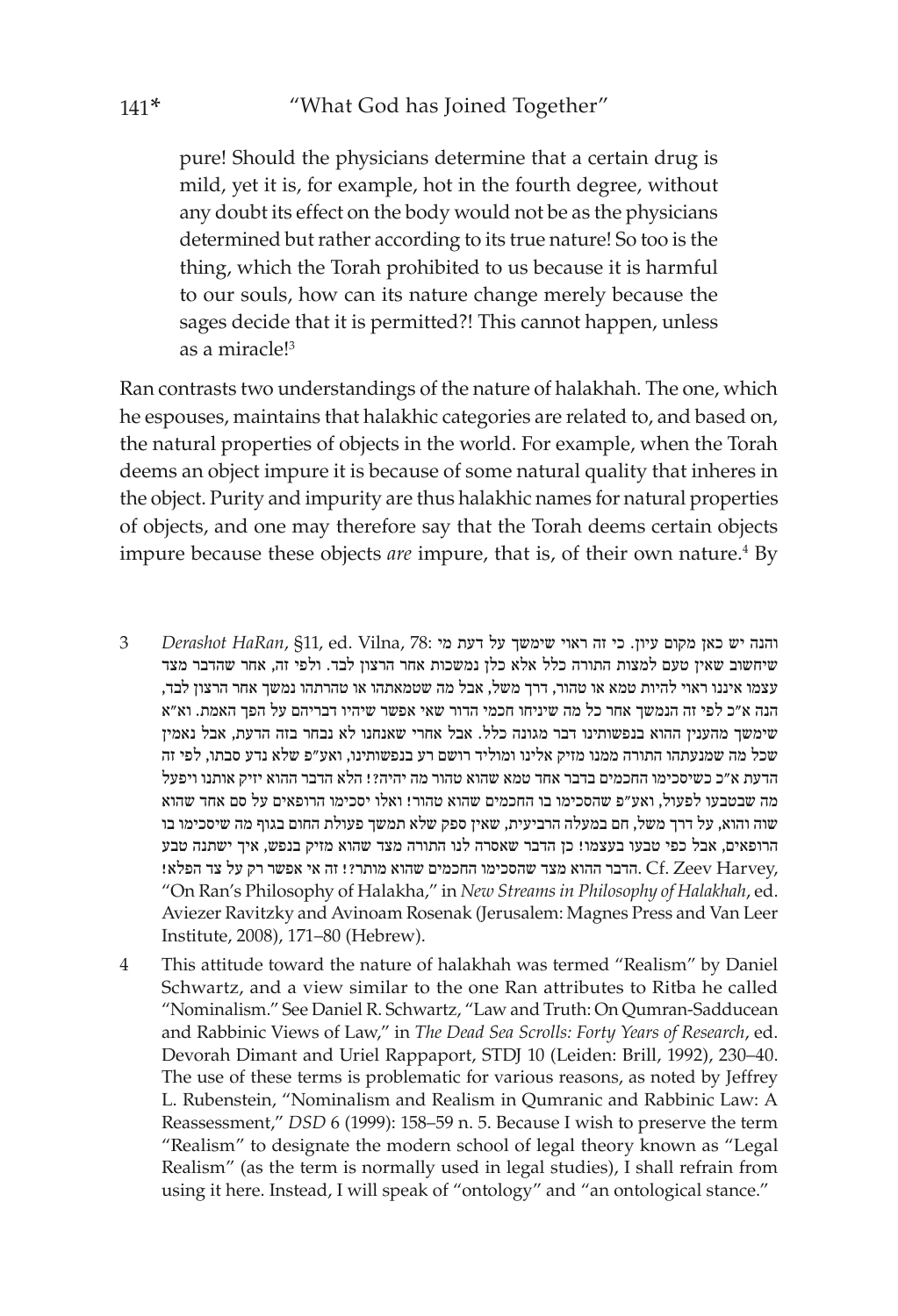designating these objects as impure the Torah did not affect the nature of these objects; it only revealed it.

The contesting understanding of halakhah, which Ran ascribes to Ritba, maintains that halakhic status is the sole result of halakhic decision, not of any alleged property of the object to which that status is attached. In fact, this approach denies the very existence of such alleged properties. Purity and impurity are categories that a halakhic authority may attach to an object for various reasons (such as the desire to achieve certain goals), but it does not emanate from and is not conditioned by any natural quality of that object, which—according to the previous view—makes it pure or impure.

Ran rejects the latter view, because in his opinion it implies that there are no reasons for the commandments, but rather they reflect God's arbitrary will,<sup>5</sup> a conclusion which seems to him inconceivable.<sup>6</sup> I am not very much interested in this aspect of his analysis of Ritba's stance. Nor do I wish to engage his ontological view, as such. Rather, I wish to use his argument to clarify the manner by which I shall approach the question of ontology in early rabbinic halakhic thinking. The heart of Ran's halakhic thinking is the claim that objects may have various natural properties, to which halakhic categories relate. Hence, halakhic categories and norms are an outcome of *reality*; they are not the product of human decision. And it is this sense of ontological thinking in halakhic discourse which I shall use in this paper.7

My focus is the marital bond between husband and wife. Various early rabbinic texts leave the reader with the impression that the rabbis of the Mishnah, Midrash, and Talmud viewed marriage as based on and as a manifestation of a state of affairs in the real world, *which existed of its own accord, prior to and regardless of its actual realization* by the two individuals. These texts appear to support the assumption that the ancient rabbis espoused an ontological conception of marriage, in a manner resembling Ran's and Bachrach's approach. Furthermore, as we shall see, this assumption may be corroborated by the fact that other ancient Jewish texts of roughly the

- 5 Ran's argument is obviously difficult. One does not need to assume some unseen properties in order to imagine good reasons for the commandments; it is easy to think of various *ends* which the commandments are supposed to achieve.
- 6 Compare, for this matter, Maimonides, *Guide to the Perplexed*, 3:31.
- 7 I emphasize this point because one could speak of the ontology of marriage in a different sense, namely, the idea that the act of marriage has an ontological *effect*. These are distinct meanings, and I will *not* be dealing with the latter.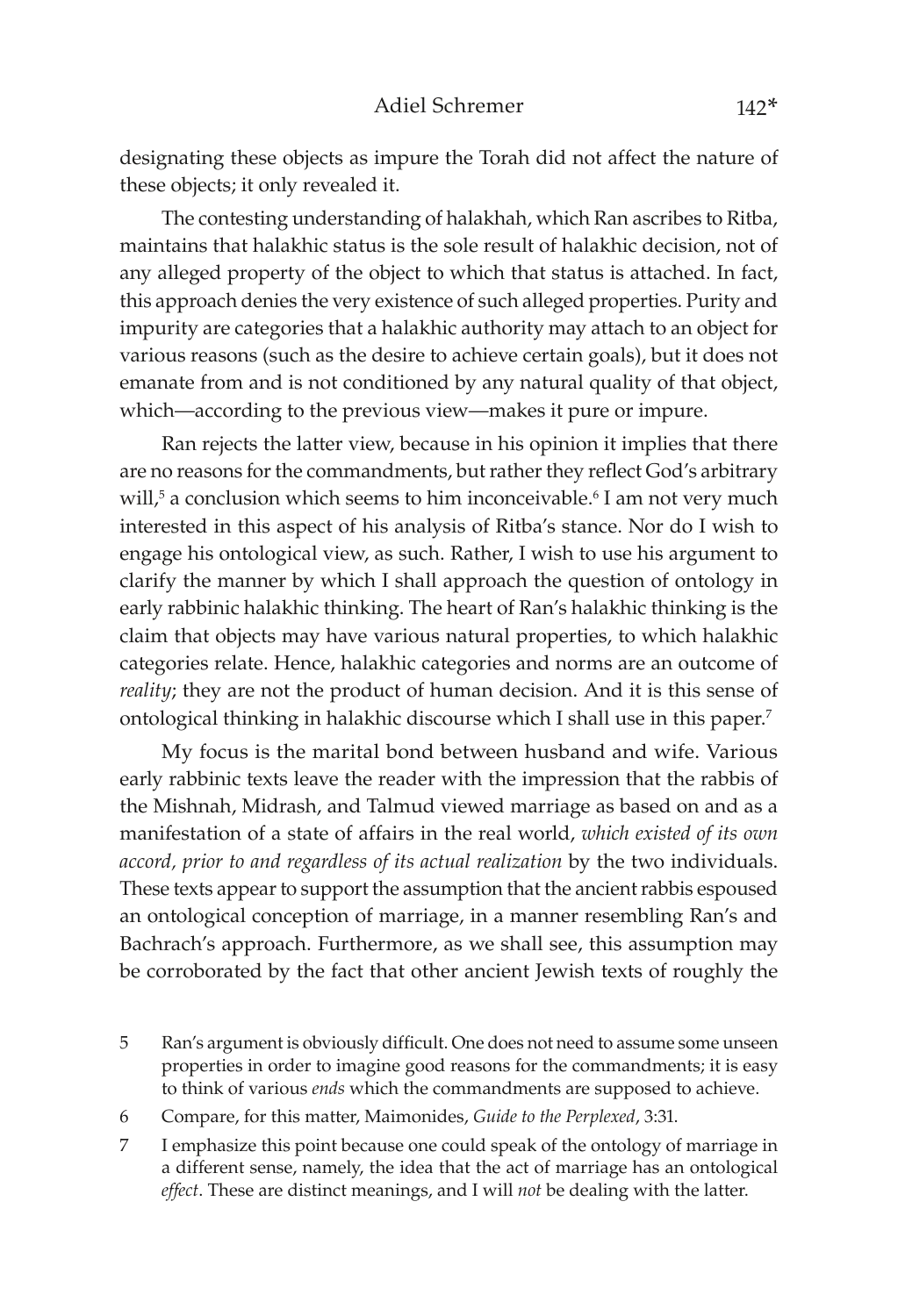same period, or slightly earlier, seem to have held similar views. However, despite the seemingly ontological language of early rabbinic texts concerning marriage, one does not find evidence therein that the ancient rabbis reached normative conclusions from that assumed view, as one would expect. It is suggested, therefore, that despite the rhetoric of early rabbinic texts the ancient rabbis viewed marriage as a man-made social institution, and therefore they accepted the premise that halakhic authorities have the authority to annul it in cases of social need.

### II. One Flesh

In the classical Palestinian rabbinic midrash on the biblical book of Leviticus, *Leviticus Rabbah* (presumably of the fifth century CE), there is a beautiful story, which will serve as a point of departure for the present discussion:

[It once happened], in the days of R. Tanhuma, that Israel were in need of rain. They approached him, saying: "Rabbi, declare a fast, so that rain shall fall." He decreed once, and twice, but rain did not fall. At the third time he entered [the synagogue?] and said to them: "All people should distribute charity." One of them stood up and took something he had in his house and he went outside to give it in the market. His divorcee met him and said to him: "Help me! For since the day I left your house I have had no good fortune." As he saw her naked and in great distress he was full of mercy over her and he gave her, following the verse, *And from your own flesh you shall not hide yourself* (Isa 58:7). There was one man who watched them, and he went and said to R. Tanhuma: "Rabbi, why are you sitting here, while the transgression is there!" He said to him: "What did you see?" He said to him: "I saw a certain man talking with his divorcee and lending her money! Had he not had sex with her, would he have spoken with her and given her money?!" R. Tanhuma sent and brought him. He said to him: "My son, don't you know that the world is in distress? That people are in distress? That the cattle are in distress? And you attend to your divorcee and give her money?!" He said to him: "But wasn't it you who expounded, *And from your own flesh you shall not hide yourself*?! And you yourself said: 'All people should go out and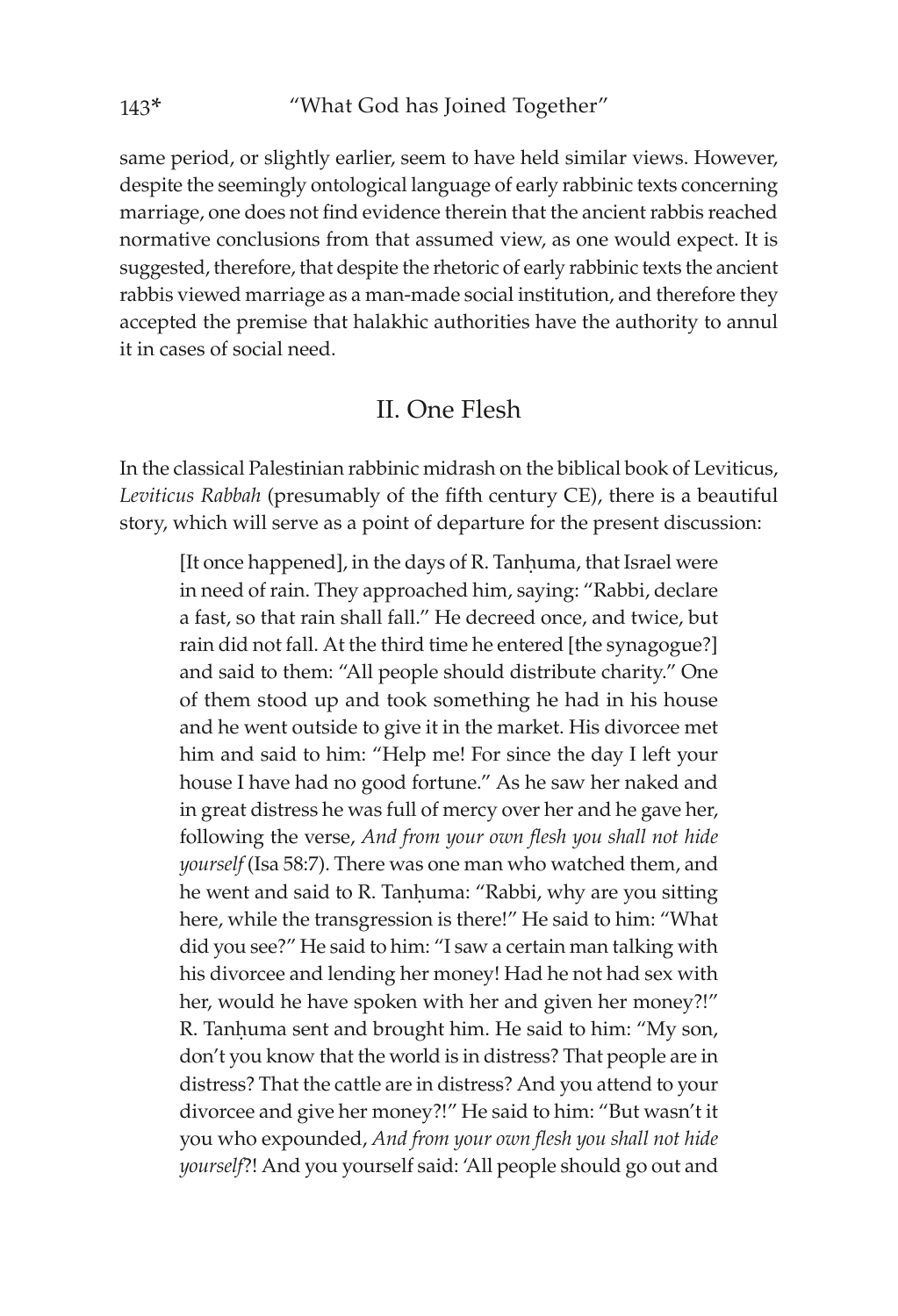distribute charity!' So I took something I had in my house and I went out to distribute charity in the market, and my divorcee fell upon me and she said to me: 'Help me, for since the day that I left your house I have had no good fortune.' Once I saw her naked and in great distress, I was filled with mercy upon her and I gave her, following the verse, *And from your own flesh you shall not hide yourself."* At that moment R. Tanhuma lifted up his face to heaven and said: "[Master of the universe!] If this human being, who is cruel and has no obligation to feed her, once he saw her naked and in great distress was filled with mercy upon her and gave her, we, who are your children, the children of your chosen ones, the children of Abraham, Isaac, and Jacob, and our food is upon you, all the more so!" At that moment rain fell and the world was relieved.<sup>8</sup>

This story, which deserves a close reading for its own sake,<sup>9</sup> attracts my attention in the present context primarily because of its incredible use of Isa 58:7, according to which one's wife, even if not in that status any longer (because the couple is divorced), is considered one's own *flesh*. What is the significance of such a homiletical expression? Is it a "serious" statement, which tells us something about the sages' conception of the marital bond? Or, is it a mere piece of rabbinic entertainment? How are we to treat such midrashic texts?

In the parallel version to that story, found in *Genesis Rabbah* 33:3, the citation of Isa 58:7, *And from your own flesh you shall not hide yourself*, is completely absent.10 As *Genesis Rabbah* is generally considered earlier than *Leviticus*  Rabbah,<sup>11</sup> one might wish to conclude that the reference to the biblical verse

- 9 For an insightful literary analysis of the story see Yonah Fraenkel, "Outer Forms and Inner Values," in *Michtam Le-David: Rabbi David Ochs Memorial Volume (1905–1975)*, ed. Yitschak Gilat and Eliezer Stern (Ramat-Gan: Bar-Ilan University Press, 1978), 130–34 (Hebrew) (= idem, *The Aggadic Narrative: Harmony of Form and Content* [Tel Aviv: Hakibbutz Hameuchad, 2001], 308–13 [Hebrew]).
- 10 See *Gen. Rab.* 33:3 (ed. Theodor-Albeck, 304–5).
- 11 Cf. Herman L. Strack and Günter Stemberger, *Introduction to the Talmud and Midrash*, ed. and trans. Markus Bockmuehl, 2nd ed. (Edinburgh: T&T Clark; Minneapolis: Fortress, 1996), 290.

<sup>8</sup> *Lev. Rab.* 34:14 (ed. Margulies, 806–9). For parallel versions of this story see Margulies' comments, ad loc.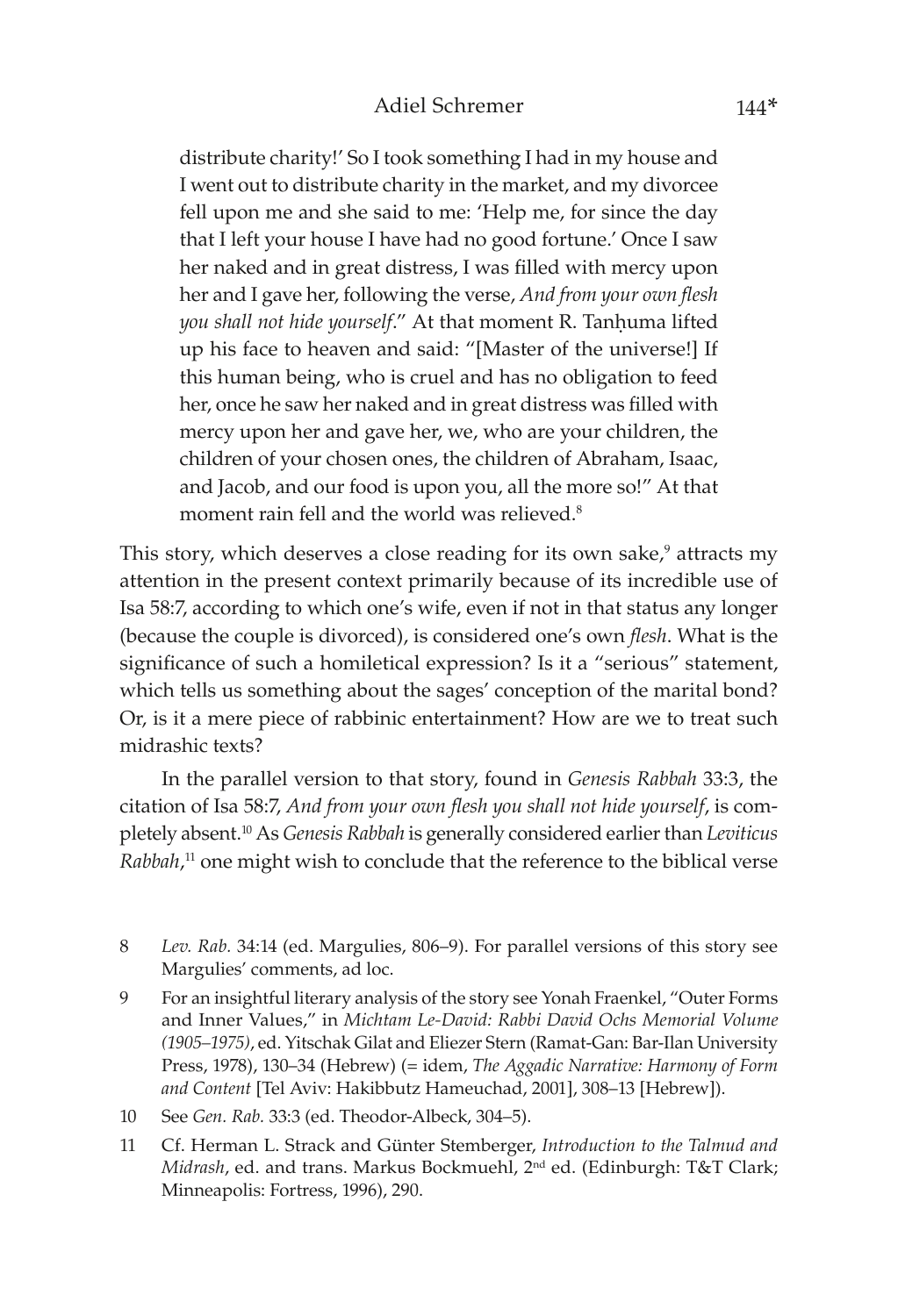in our story is a late gloss that was not part of the original story. Accordingly, any attempt to rely on the text of the story as it appears in *Leviticus Rabbah*  in order to conclude that "the rabbis"—as if a single story allows us to make generalizations about such a collective—were of the opinion that one's wife is as one's own flesh, would justifiably be rejected as unwarranted.

However, in another story, found elsewhere in *Genesis Rabbah*, we read of R. Yossi the Galilean, who supported his divorcee after her misfortunate re-marriage to a certain policeman, because of these very words of Isa 58:7.12 That story appears also in *Leviticus Rabbah*, right before the above-quoted story about R. Tanhuma, and there too it ends with the biblical proof-text from Isaiah.<sup>13</sup> In fact, in the Palestinian Talmud,<sup>14</sup> considered even earlier than *Genesis Rabbah*,<sup>15</sup> this story concludes in precisely the same manner. It emerges, then, that the imperative of Isa 58:7 not to neglect one's own flesh was understood by a well attested rabbinic tradition as a reference to one's wife (even after divorce!).

Indeed, the story about R. Yossi the Galilean, as well as the one about R. Tanhuma, are presented in *Leviticus Rabbah* (as well as in the early parallel in the Palestinian Talmud) as manifestations of the principle laid down by R. Ya°akov bar Aha, in the name of R. El°azar (that is, the third-century Palestinian Amora, R. Elᶜazar ben Pedat), who interpreted Isa 58:7 as referring to one's divorcee: "*And from your own flesh you shall not hide yourself*—this refers to one's divorcee."16 This interpretation, then, does not originate with the

- 12 See *Gen. Rab.* 17:3 (ed. Theodor-Albeck, 152–55). The story appears in the text-witnesses of *Genesis Rabbah* in two different versions, as noted by Albeck in his commentary ad loc., yet in both versions it ends with a reference to Isa 58:7.
- 13 *Lev. Rab.* 34:14 (ed. Margulies, 802–6).
- 14 *Y. Ketub*. 11:3, 34b.
- 15 Yonah Fraenkel suggested that the reference to Isa 58:7 at the end of the story about R. Yossi the Galilean is not a genuine part of the story but an editorial gloss. See Yonah Fraenkel, *Midrash and Aggadah* (Tel Aviv: The Open University, 1997), 3.771 n. 4 (Hebrew). While such a conjecture cannot be entirely ruled out, it should be noted that the story in *Genesis Rabbah* appears in the manuscripts of that work in two different versions, in both of which the biblical verse is cited. This is also the case with the version of the story in *y. Ketub.* 11:3, 34b, which is earlier still, and so too with the parallel in *Leviticus Rabbah*. The textual evidence, as it currently stands, does not support Fraenkel's suggestion, and I therefore assume that the citation of Isa 58:7 is an original part of the story.
- 16 *Lev. Rab.* 34:14; *y. Ketub.* 11:3, 34b.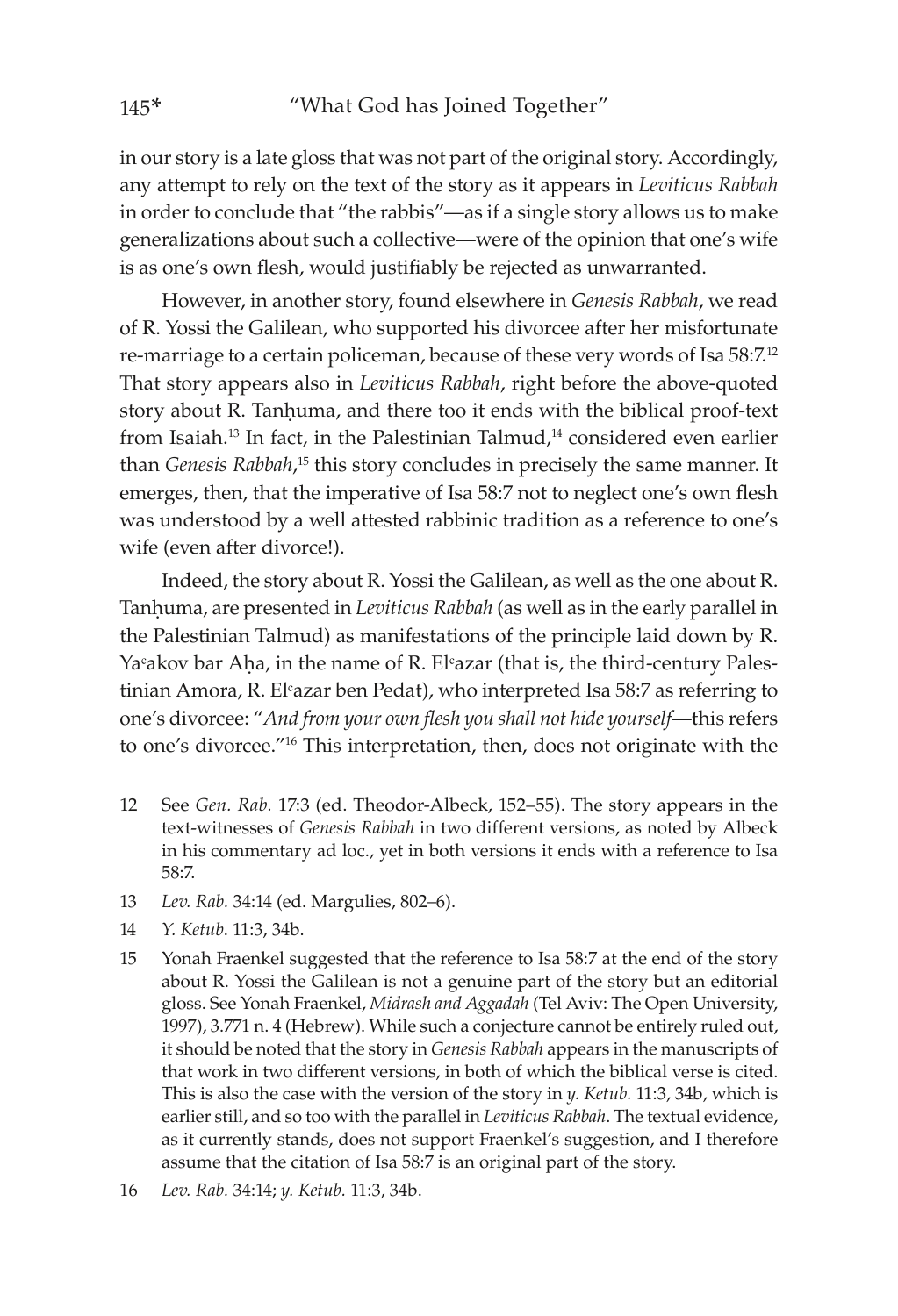anonymous story-tellers of the midrash, of whom we know virtually nothing, but with a famous rabbinic authority of the talmudic period.

True, this interpretation departs from an earlier, tannaitic tradition, preserved in the Tosefta, according to which the words "your own flesh" in the biblical verse refer to one's close kin.<sup>17</sup> That early tradition has nothing to do with marriage. However, the above cited midrashic texts indicate that the idea that one's wife is considered as one's own flesh—even after the termination of marriage—was widely accepted among Palestinian rabbis of late antiquity. We can therefore fully understand the midrash's claim that in Ps 27:2, King David referred in fact to his wives: "*To eat up my flesh* (Ps 27:2)—this refers to his wives that he saved, as it is said: *And he shall cleave to his wife and they shall become one flesh* (Gen 2:24)."18

Although the midrashic tradition does not disclose the origins of this idea, it stands to reason that it stems from the explicit statement of Gen 2:23: "And the man said: This at last is bone of my bones, and *flesh of my flesh.*" True, that verse refers to the *creation* of woman from man's rib, recounted in the second chapter of the book of Genesis. However, that verse was interpreted by a widespread rabbinic tradition as hinting at the *marriage* of Eve to Adam, not only at her creation. Thus we read in *The Fathers According to Rabbi Nathan*:

It once happened with R. Yehuda bar Ilay, who was sitting and teaching his students, and a certain bride passed before them. He said to them: "What is this?" They said to him: "It is a bride that has just passed." He said to them: "My children, stand up and engage yourself with that bride, for thus we find with the Holy One, blessed be He, that he engaged Himself with a bride, as it is said: *And God made the rib* (Gen 2:22) ... From here you learn that the Holy One, blessed be He, prepared Eve and

- 17 See *t. Soûah* 7:2 (ed. Lieberman, 191): "One's flesh is nothing but one's close relative, as it is said: *And from your own flesh you shall not hide yourself*." See also Gen. Rab. 18:4 (ed. Theodor-Albeck, 164): "Said R. Tanhuma: 'When a man marries a woman from among his kin, of him Scripture says: *This at last is bone of my bones and flesh of my flesh*.'"
- 18 *Pesiq. Rab.* 8 (ed. Friedman, 31a). For minor and insignificant variants see Rivka Ulmer, ed., *Pesiqta Rabbati: A Synoptic Edition of Pesiqta Rabbati Based upon All Extant Manuscripts and the Editio Princeps*, *Volume 1* (Atlanta: Scholars Press, 1997), 114.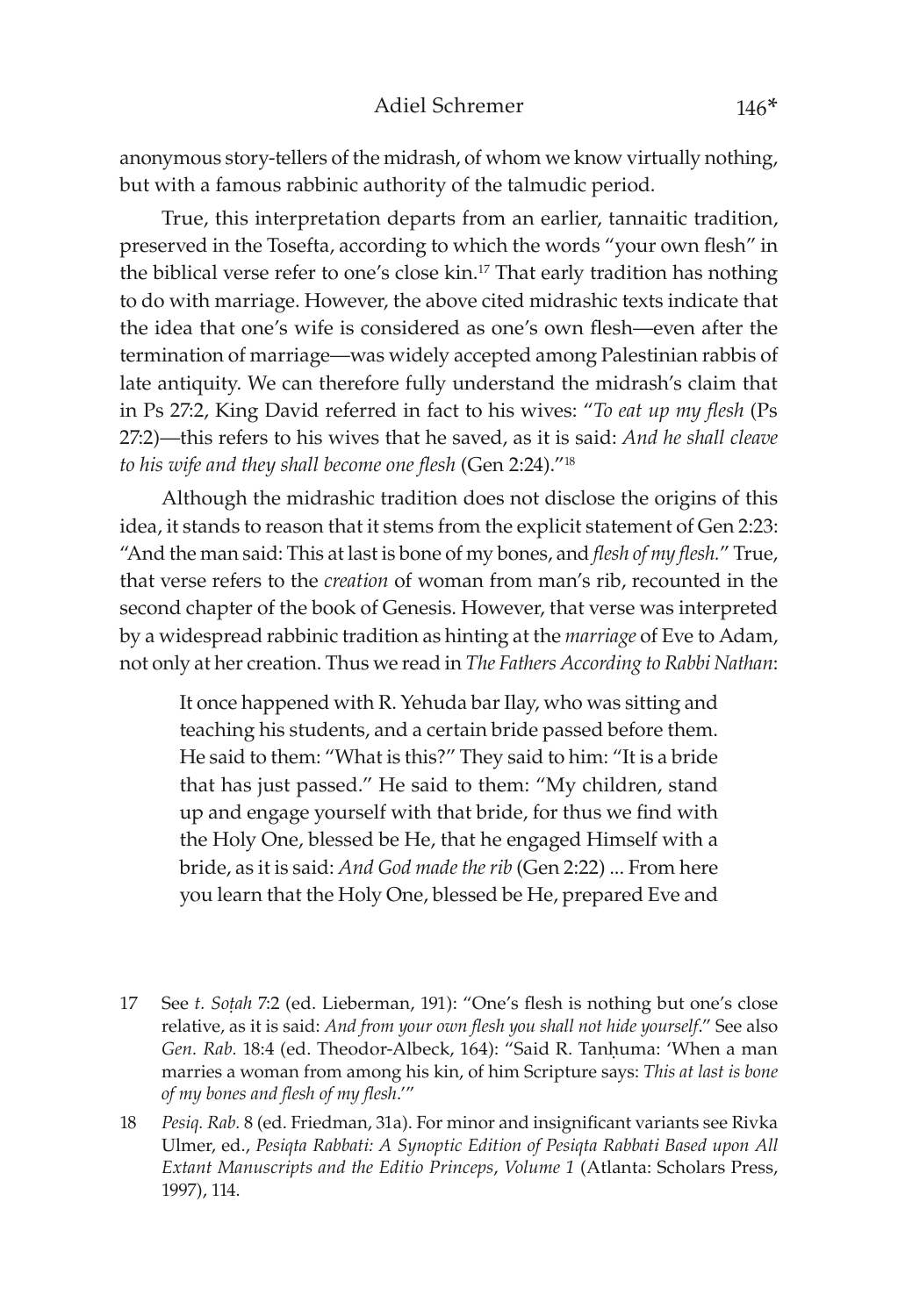adorned her as a bride and [then] brought her to Adam, as it is said: *And He brought her to Adam* (ibid.)."19

This reading of the (second) creation story (as it appears in the second chapter of Genesis), which understands it not only as a story of the creation of Eve but also of her marriage to Adam, is found in numerous places in midrashic literature.20 According to this interpretive tradition, Adam's response, "This at last is bone of my bones and *flesh of my flesh*," was his reaction upon seeing Eve as she entered the bridal chamber, erected for them by God. The cry, "bone of my bones and flesh of my flesh," expresses, then, a view of the relation between husband and wife.

It emerges from all these midrashic traditions, that the ancient rabbis strove to communicate the idea that a man's wife is not merely his "partner," one who lives together with him, but much more than that. In marriage husband and wife become not merely "one unit" but far beyond: they are united in their bodies and become "one flesh." This, in fact, is said in the most explicit manner by the Torah itself: "Therefore a man leaves his father and his mother and cleaves to his wife *and they become one flesh*" (Gen 2:24). If not understood as mere metaphor, one can hardly think of a stronger expression of ontological talk about the marital bond.

## III. By God's Decision Is a Woman to a Man

Alongside the idea that in marriage husband and wife become "one flesh," one finds in midrashic and talmudic literature numerous expressions of the idea that the marital bond is not a result of the choice of two individuals, but the product of divine providence. To understand the possible connection between these two ideas, let us look at some of the midrashic expressions of the latter.

A famous literary expression of this idea is found in a midrash, in which a certain Roman noblewoman is said to have engaged in dispute with R. Yossi

<sup>19</sup> See *Avot de-Rabbi Nathan*, Version A, Chapter 5 (ed. Schechter, 10a); ibid., Version B, Chapter 8 (ed. Schechter, 22); *b. Meg.* 29a; *b. Ketub.* 17a.

<sup>20</sup> See Adiel Schremer, *Male and Female He Created Them: Jewish Marriage in the Late Second Temple, Mishnah, and Talmud Periods* (Jerusalem: Zalman Shazar Center, 2003), 49–50 (Hebrew).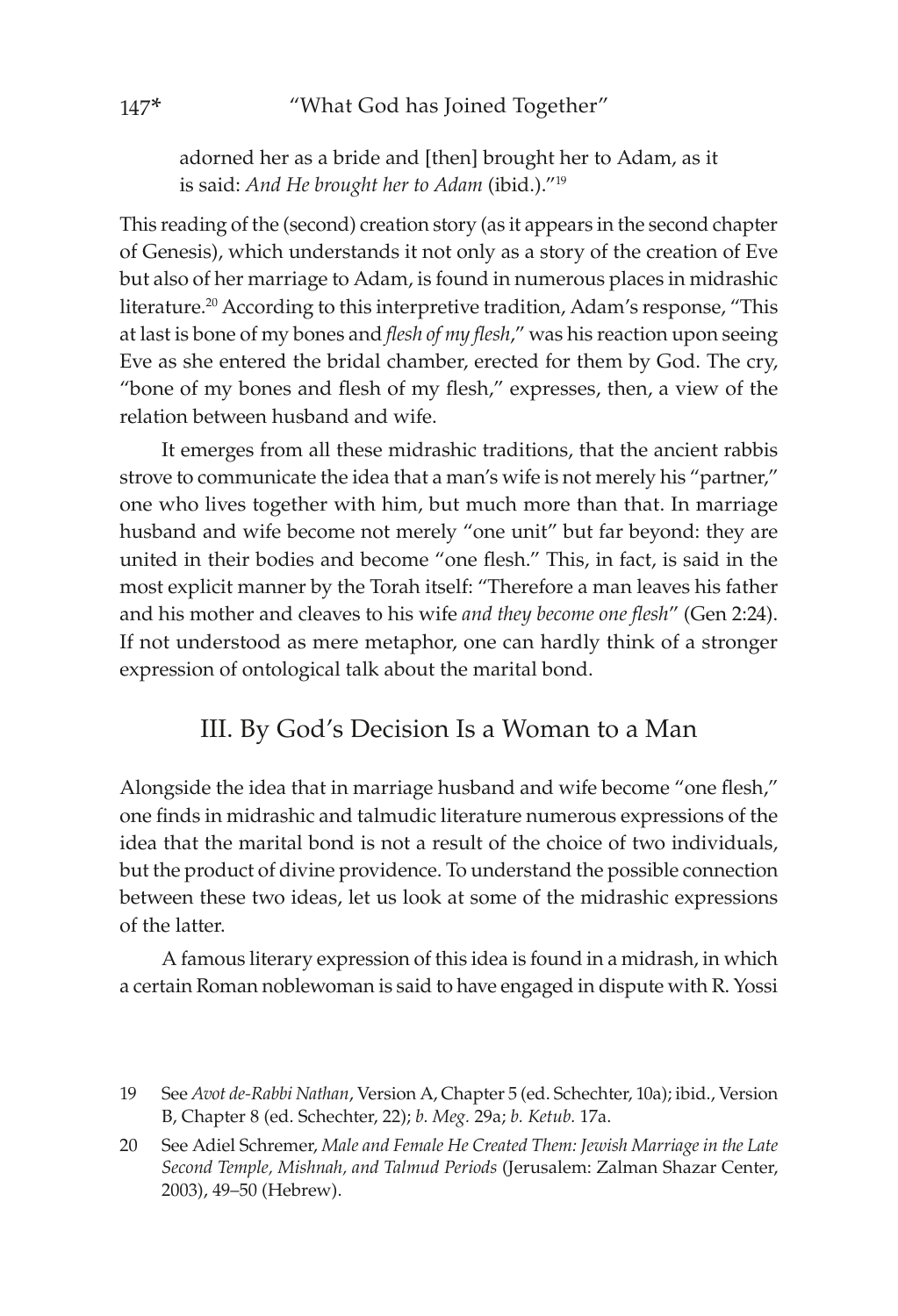concerning the question, "What does God do since he finished creating the world?" Thus we read in *Leviticus Rabbah*:

A Matrona asked R. Yossi b. Halafta: "How many days did God take to create the world?" "Six days," he answered, "as it says: *For in six days the Lord made heaven and earth* (Exod 20:11)." She replied: "And what has he been doing since?" He answered: "He sits and brings couples together, the daughter of so-and-so to so-and-so, the wife of so-and-so to so-and-so, the money of so-and-so to so-and-so." She said: "I have many male and female slaves and in a short time I can match them!" He said: "If it is easy in your eyes it is as difficult for the Almighty as the splitting of the Red Sea, as it is written: *God restores the lonely to their homes* (Ps 68:7)." R. Yossi went to his home. What did she do? She sent and brought in a thousand male slaves and a thousand female slaves, lined them up in rows, and said to them: "So-and-so will marry so-and-so, and so-and-so will be married to so-and-so." In the morning they came to her. One had his head injured; another one lacked an eye; another a broken hand and another a broken leg. One [male slave] said: "I do not wish her," and the female slave replied: "I do not want him." She immediately sent a message to R. Yossi b. Halafta: "Your Torah is pleasant and praiseworthy." He replied: "Didn't I tell you so?! If it is easy in your eyes it is considered by the Almighty as difficult as the splitting of the Red Sea. As it is written: *He brings out the imprisoned into prosperity* (בכושרות) (Ps 68:7). What is the meaning of *into prosperity* (בכושרות ?(Weeping and songs (בכי ושירות). These weep, and these sing, and the Holy One, blessed be He, unites them unwillingly and marries them one to the other.21

To the Roman lady's question, "What has God been doing since he finished creating the world?," R. Yossi replies that God is constantly engaged in various types of match-making. The Roman woman cannot agree with this idea, as match-making seems to her an activity that requires no special talent. Her

<sup>21</sup> See *Lev. Rab.* 8:1 (ed. Margulies, 164–67), and the parallels listed there. Cf. Schremer, *Male and Female*, 43 n. 36.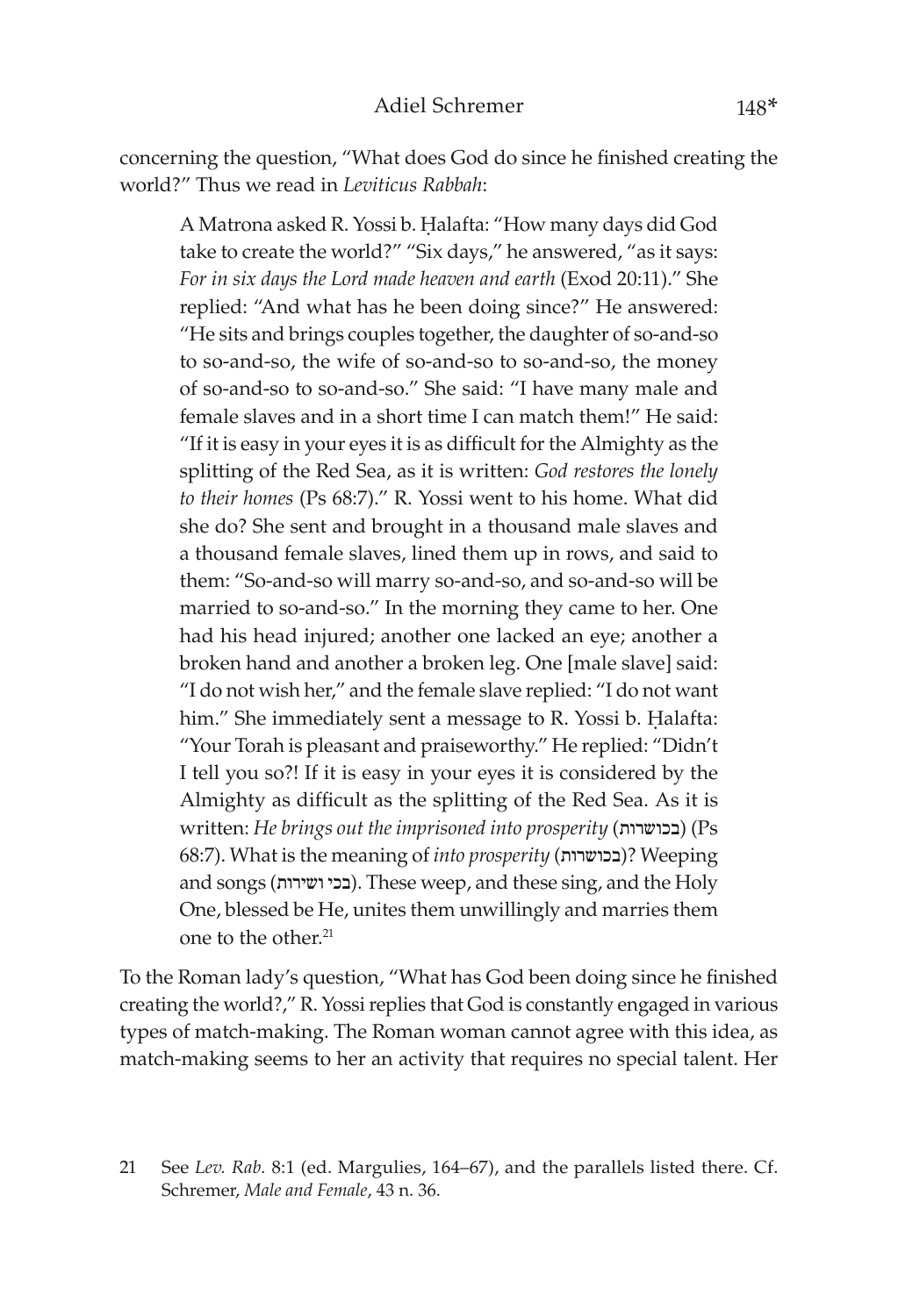attempt to prove her opinion through an empirical experiment fails, and this brings her to concede that Israel's Torah is correct.<sup>22</sup>

Much ink has been spilled over this story, as it appeared to many scholars to revolve around the grave theological issue of divine providence. Such a reading engendered a lively debate concerning the polemical character of the story and its possible target.23 These questions need not concern us here. Rather, I wish to focus on the story's claim that the marital bond is a heavenly creation.

This idea appears throughout talmudic and early midrashic literature. In *b. Moᶜed Qaûan* 18b it is expressed by the Babylonian Amora, Rav Yehuda, in the name of his master, Shmuel. And according to another tradition, cited by the Talmud at the same place, it is maintained also by R. Reuven, who lived in Palestine in the first half of the third century CE. In *Genesis Rabbah* 68:3 the same idea is expressed by R. Pinhas in the name of R. Abbahu, who lived a generation later.

In *Leviticus Rabbah* 29:8, the third-century Palestinian Amora R. Levi explicitly contrasts this idea with the conventional view held by most people:

R. Êiyya b. Marya in the name of R. Levi expounded: "*Men are mere breath* (הבל;(*mortals, illusion; placed on a scale all together, they weigh even less than a breath* (Ps 62:10)—normally, people say: 'So-and-so [male] marries so-and so [female],' [but this is merely] *men are mere breath*. 'So-and-so [female] is married to so-and-so [male],' [but this is merely] *illusion of mortals*. [For], placed on a scale all together!" Said R. Hiyya b. Marya: "Said the Holy One, blessed be He: 'Already since they were as mere "air" (הבל) in their mothers' wombs I have unified and attached them one to the other.'"24

- 22 The reference to "Your Torah" is, in fact, a reference to the *rabbinic interpretation* of Ps 68:7, with which the story concludes.
- 23 See Moshe D. Herr, "The Historical Significance of the Dialogues between Jewish Sages and Roman Dignitaries," in *Studies in Aggadah and Folk Literature*, ed. Joseph Heinemann and Dov Noy, *Scripta Hierosolymitana* 22 (Jerusalem: Magnes Press, 1971), 147; R. Gershenzon and E. Slomovic, "A Second Century Jewish-Gnostic Debate: Rabbi Jose ben Halafta and the Matrona," *JSJ* 16 (1985): 27–28; T. Ilan, "Matrona and Rabbi Jose: An Alternative Interpretation," *JSJ* 25 (1994): 34–38.
- 24 *Lev. Rab.* 29:8 (ed. Margulies, 678–79). Needless to say, the verse from Psalms was read by the midrash in a totally different manner than the way it is translated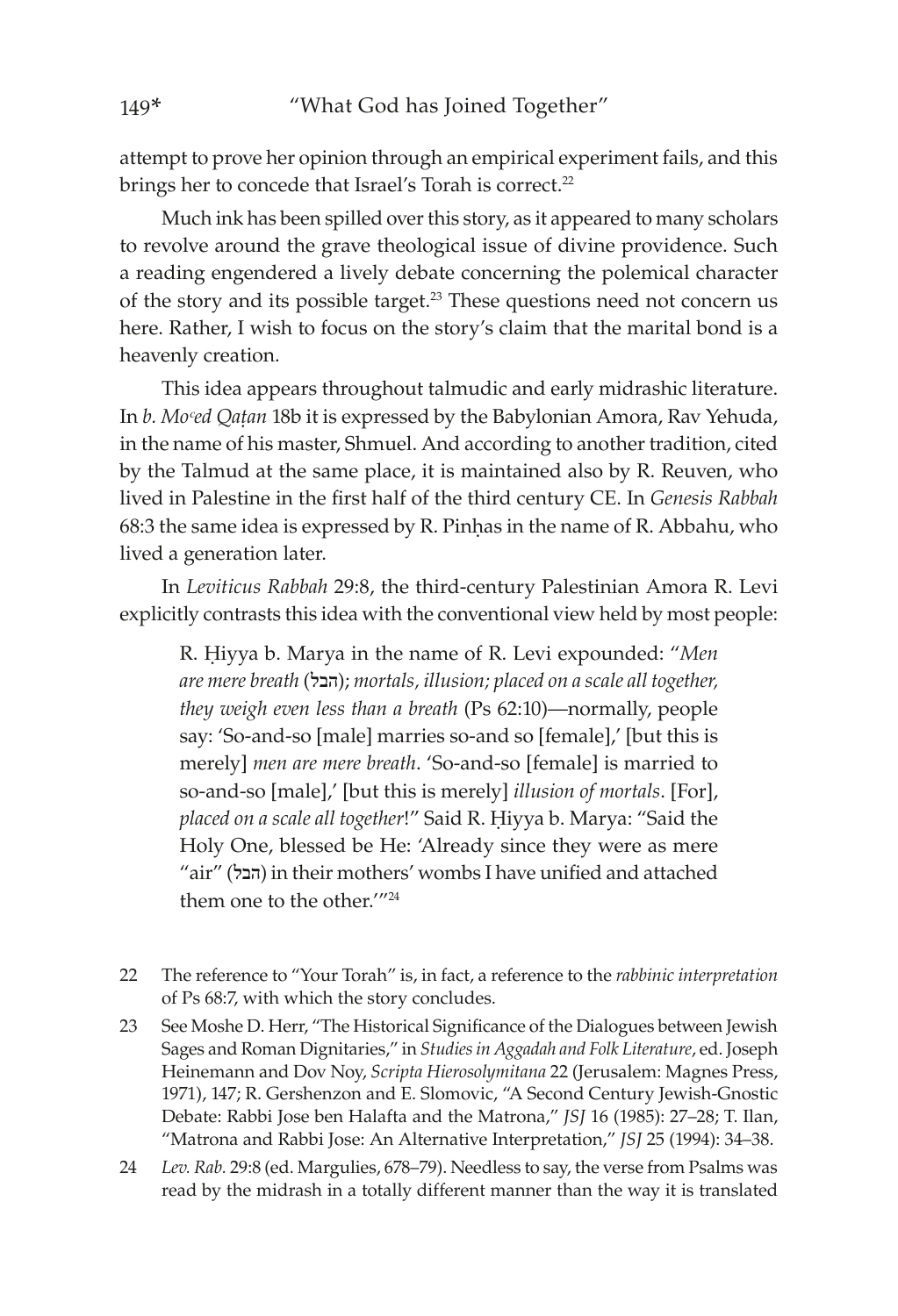#### Adiel Schremer 150\*

According to R. Levi, most people consider marriage as a private decision of two individuals, who, of their own free will, decide to marry each other. This conventional outlook is erroneous, however, because (based on a reading of a verse in Psalms) *marriage is a matter of divine plan*. Yet, there is an important addition to this basic idea, to which I wish to draw here attention. According to the midrash, not only is the marital bond a matter of divine providence, but much more: it is *primordial*. It goes back to the very moment of conception!

The most famous talmudic statement to this effect is the one cited by the Babylonian Talmud in the name of Rav Yehuda and in the name of his master, Rav: "Forty days prior to the formation of the fetus a heavenly voice comes forth declaring, 'The daughter of so-and-so [is destined] to so-and-so.'"25 As talmudic embryology assumed that the fetus takes its form forty days after the moment of conception,<sup>26</sup> it turns out that according to Rav Yehuda (in the name of Rav) the heavenly decision that a certain man would marry a certain woman takes place at the moment of conception.

Now, if marriage realizes a bond that already "exists" (because it was already formed by God when the two individuals were conceived in their mothers' wombs), it appears that the act of marriage only "uncovers" a reality that already exists and has waited for many years to be fulfilled. True, this in itself does not necessarily imply an ontological notion of the connection between husband and wife. Yet, if this connection already "exists" prior to its being "revealed" in marriage, treating it legally will almost inevitably be drawn into that structure of legal thinking characteristic of an ontological approach. A connection which is a matter of natural fact (even if it is not easily recognized as such) cannot be cut off by a mere desire of human beings.

by modern translations of the Hebrew Bible. Thus, the Hebrew phrase הבל אך אדם בני was read by the midrash as a statement about the thoughts of humans (that is, that they are of no significance). Similarly, the Hebrew phrase איש בני כזב was read by the midrash as a judgment on the thoughts humans entertain (that is, what people think and say is worthless). This phenomenon is not unique to this midrash, of course. See my "Note on the Translation of Rabbinic Texts," in *Brothers Estranged: Heresy, Christianity, and Jewish Identity in Late Antiquity* (New York and Oxford: Oxford University Press, 2010), xxi.

- 25 *B. Soûah* 2a; *b. Sanh.* 22b. In some of the parallels the saying is attributed to Rav Yehuda in the name of Shmuel. For the purposes of the present discussion this variant is immaterial.
- 26 See, for that matter, *m. Nid.* 3:7; *b. Bek.* 21b; *b. Yebam.* 69b.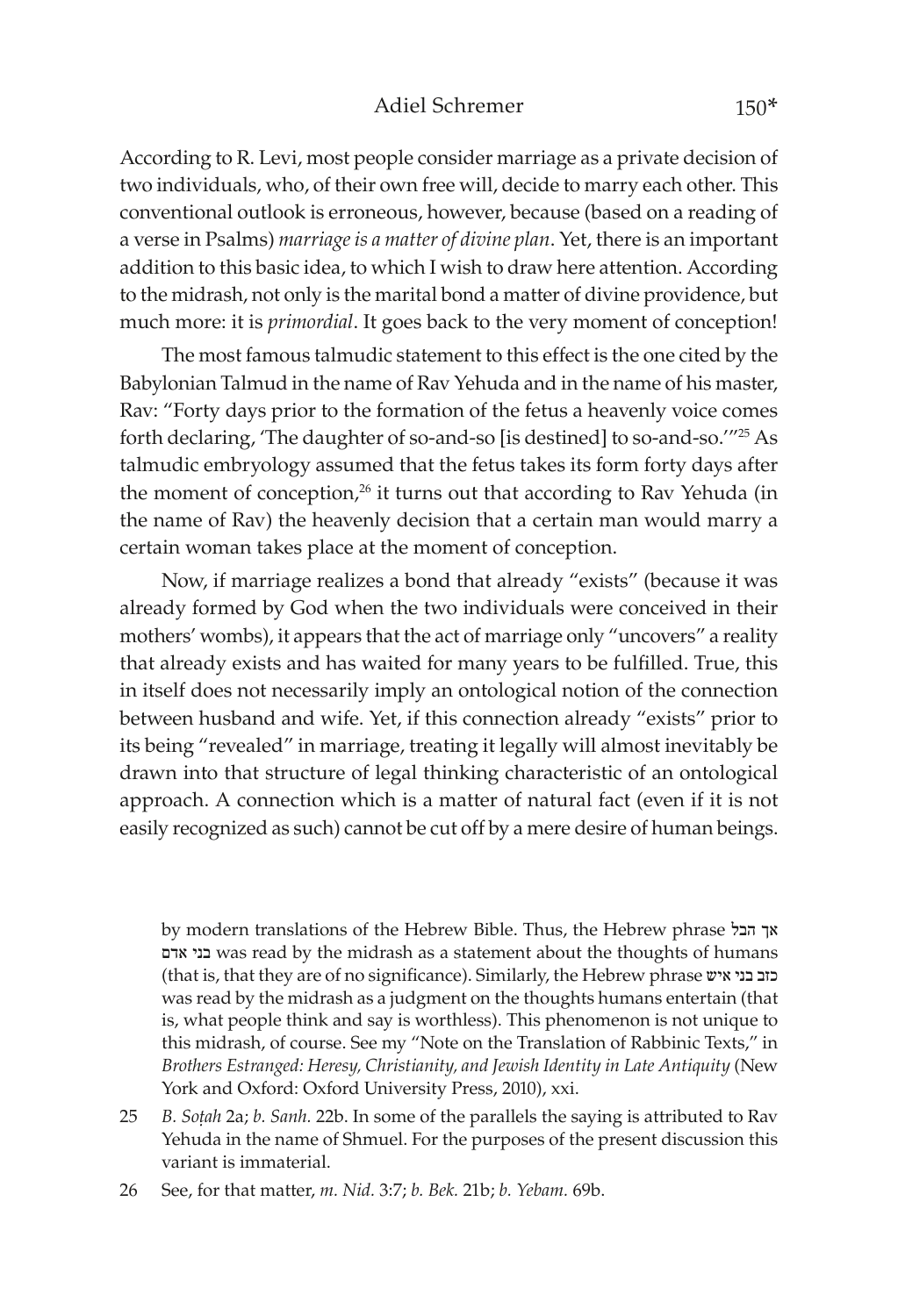This is indeed the conclusion reached by some ancient Jewish Palestinian sources, the evidence of which I would like to turn now.

### IV. Foundation of Creation

Among some first-century Jews this conception of the connection between husband and wife (which was based, as we have seen, on a literal reading of Gen 2:23–24), led to the conclusion that the marital bond, which is God's creation, cannot be dissolved by human beings. This stance, as is very well known, is attributed to Jesus, in his controversy with the Pharisees concerning divorce as recounted in the synoptic tradition:

And Pharisees came up and in order to test him asked: "Is it lawful for a man to divorce his wife?" He answered them: "What did Moses command you?" They said: "Moses allowed a man to write a certificate of divorce, and to put her away." But Jesus said to them: "For your hardness of heart he wrote you this commandment. But from the beginning of creation, *God made them male and female* (Gen 5:2). *For this reason a man shall leave his father and mother and be joined to his wife, and the two shall become one flesh* (Gen 2:24). So they are no longer two but one flesh. What therefore God has joined together, let not man put asunder." And in the house the disciples asked him again about this matter. And he said to them: "Whoever divorces his wife and marries another, commits adultery against her. And if she divorces her husband and marries another, she commits adultery."27

27 Mark 10:2–10 (compare Matt 19:2–12). These texts stand at the center of much scholarly writing, which cannot be summarized here. Long bibliographies can be found in Donald A. Hagner, *Matthew 14–28*, WBC 33b (Dallas: Word Books, 1995), 543–44; Hans D. Betz, *The Sermon on the Mount*, Hermeneia (Minneapolis: Fortress, 1995), 240–43; W. D. Davies and Dale C. Allison, *A Critical and Exegetical Commentary on the Gospel According to Saint Matthew*, ICC (Edinburgh: T&T Clark, 1997), 3.4–30. For some recent discussions see Bernard J. Jackson, "'Holier Than Thou'? Marriage and Divorce in the Scrolls, the New Testament and Early Rabbinic Sources," in *Essays on Halakhah in the New Testament* (Leiden: Brill, 2008), 167–225; Lutz Doering, "Marriage and Creation in Mark 10 and CD 4–5," in *Echoes from the Caves: Qumran and the New Testament*, ed. Florentino Garc�a Martínez (Leiden: Brill, 2009), 133–64; Peter J. Tomson, "Divorce Halakhah in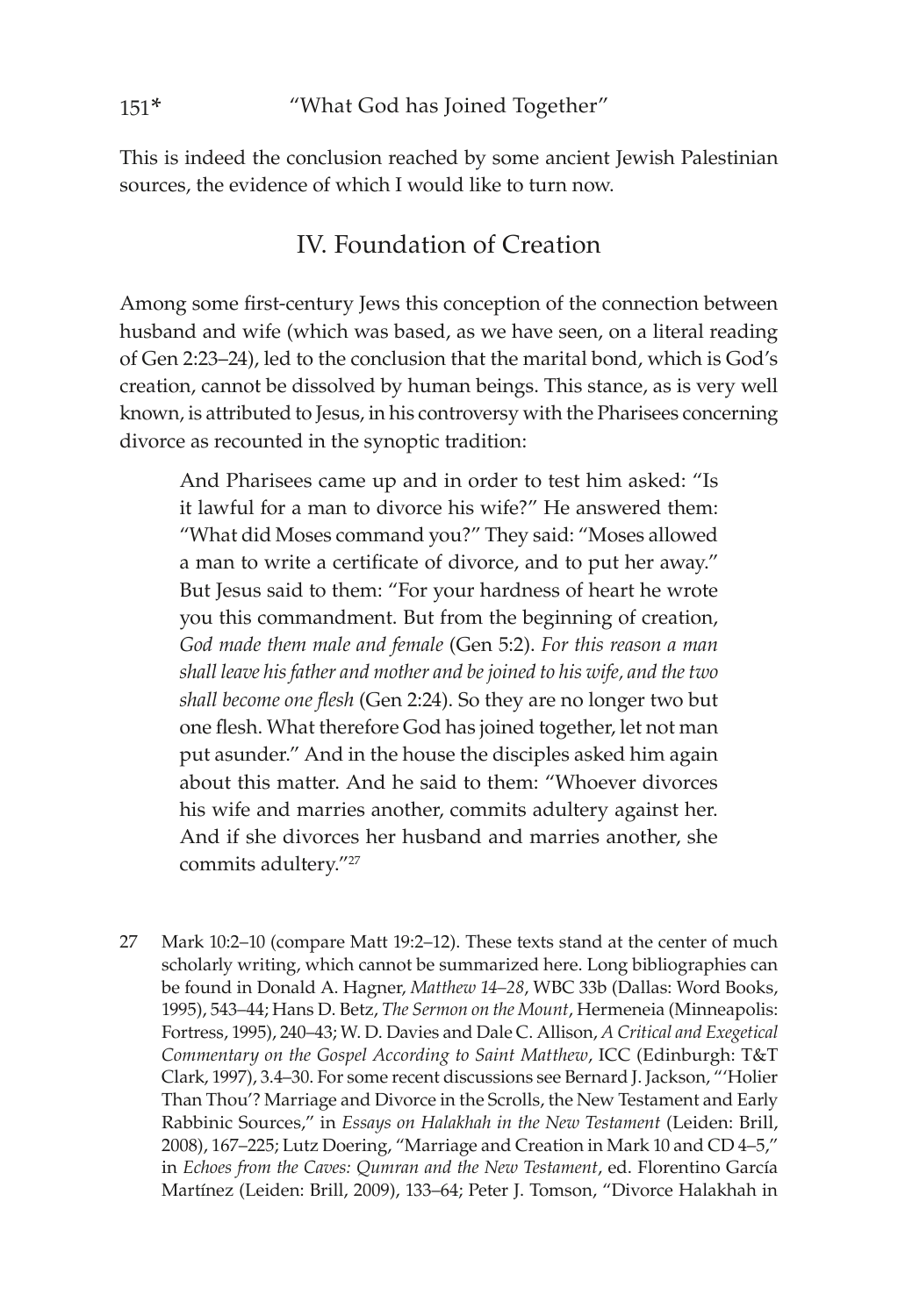#### Adiel Schremer 152<sup>\*</sup>

In contrast to the Pharisees' claim based on the allowance of divorce in Deut 24:1–4, Jesus maintains that Gen 2:24 indicates that "they are no longer two, but one flesh," and this leads him to conclude that divorce is impossible: "What therefore God has joined together, let not man put asunder."28

Customarily, "let not man put asunder" is taken to imply a rejection of any individual's ("man") ability to divorce his wife. In context, however, it seems that "man" is a reference to Moses, who according to Jesus is the one who instituted divorce ("What did *Moses* command you? They said: *Moses* allowed..."). The reference to the book of Deuteronomy as Moses' command enables Jesus to contrast the legal institution of divorce, which in his opinion was created by "man" (Moses), with God's deed, and thus to reject the former's validity.29

The synoptic evidence indicates that the talk about one's wife as one's own flesh, based on the words of Gen 2:24, is not a late midrashic invention but rather an early Jewish discourse that pre-dates rabbinic literature. The Gospels of Matthew and Mark, which report the encounter between Jesus and the Pharisees, were composed no later than the early 90s of the first century CE.30 But it may be even earlier than that. For, that which God has

Paul and the Jesus Tradition," in *The New Testament and Rabbinic Literature*, ed. Reimund Bieringer et al. (Leiden: Brill, 2010), 289–332. I hope to return to this issue in the future.

- 28 Paul, too, appears to have embraced an ontological view of the marital bond, based on the words of Gen 2:24 (see 1 Cor 6:16), as has been noted by Aharon Shemesh, "4Q271.3: A Key to Sectarian Matrimonial Law," *JJS* 49 (1998): 250–51. However, Paul's ontological view is different than Jesus' (that is, the one with which I am here concerned): while for Jesus the connection is primordial and created by God, not by human deed, for Paul the sexual union between man and a woman has an ontological *effect*. I shall not focus on this kind of ontological thought in this paper.
- 29 The reference to the Torah, especially the book of Deuteronomy, by the name of Moses, is found in various ancient sources. See Moshe Weinfeld, "God versus Moses in the Temple Scroll," *RevQ* 15 (1991): 175–80; Menahem Kister, "Studies in 4QMiqsat Ma°aśe Ha-Torah and Related Texts: Law, Theology, Language and Calendar," *Tarbiz* 68 (1999): 322 n. 15 (Hebrew). In the present case, however, this reference is meant literally, as it facilitates Jesus' argument: since God creates the marital bond, a human being, even one as great as Moses, cannot annul it. Davies and Allison, *Matthew*, 3.14, reject this interpretation, but the Patristic evidence they cite at n. 56 strongly supports it.
- 30 This is the date usually accepted for Matthew, but Mark is earlier still. See Raymond E. Brown, *An Introduction to the New Testament* (New York: Doubleday, 1997),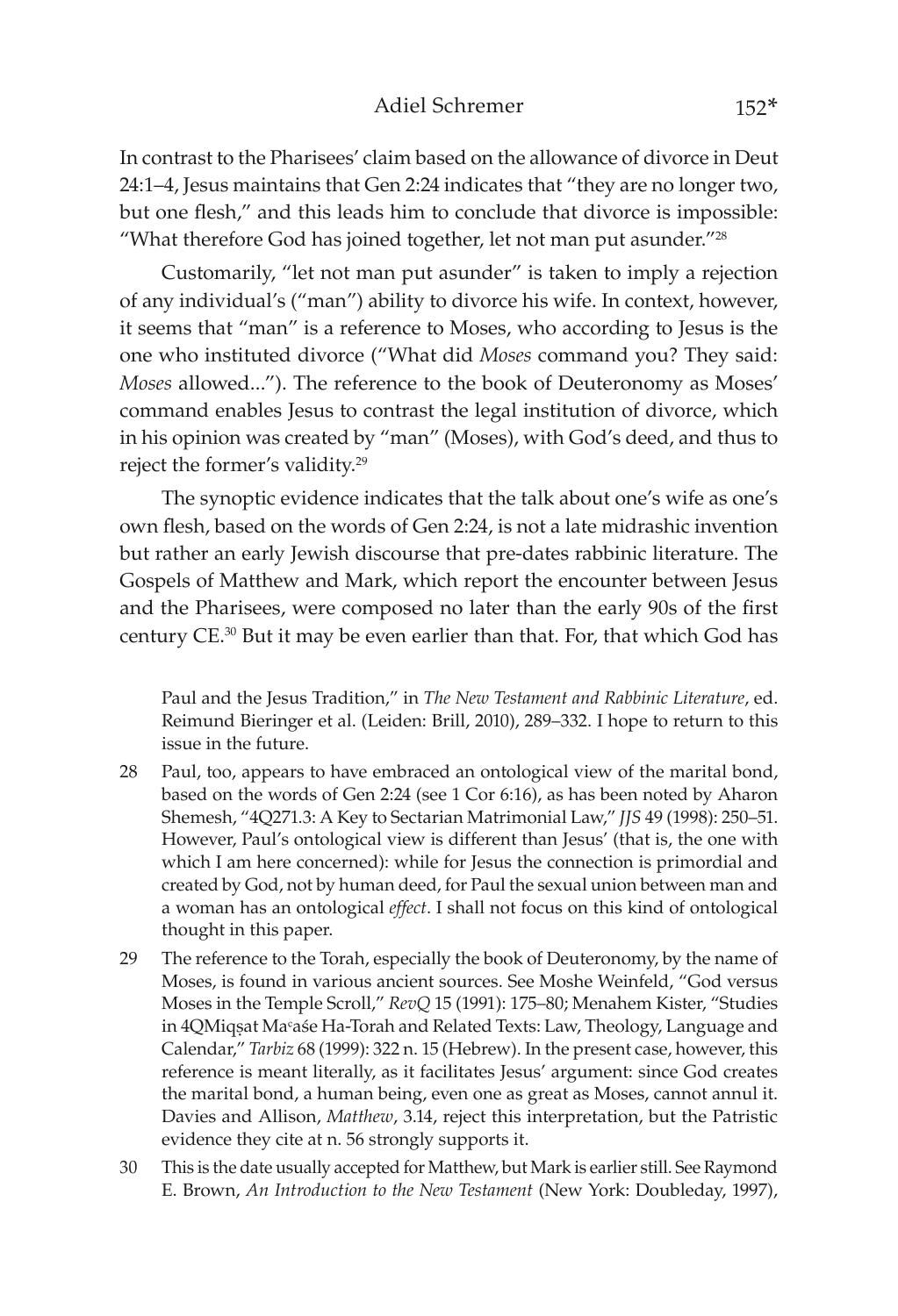joined together is seen by Jesus as "the foundation of creation," and this very phrase appears, almost word for word, in a famous passage in the Damascus Document from Qumran, in which the author attacks the "builders of the wall" (presumably the Pharisees) for taking two wives, in contrast to "*the*   $f$ oundation of creation (יסוד הבריאה), male and female He created them."31

The significance of the link between Jesus' argument and the Qumran text goes far beyond matters of genealogy of ideas and their dating, however. As noted by Daniel Schwartz, the complaint of the author of the Damascus Document is that "*law must conform to nature*, and since nature links one man to one woman, therefore polygamy—or perhaps even remarriage—is forbidden."32 This text is Schwartz's first (and perhaps strongest) example for what he considers the "realist" (that is, ontological) approach to the law, characterizing, in his view, the Qumran-Sadducean halakhic thought. Indeed, even Jeffrey Rubenstein, who rejects Schwartz's overly-sharp distinction between rabbinic and sectarian attitudes to halakhah, concedes that the phrase הבריאה יסוד") the foundation of creation") in CD 4:21 indeed appears to disclose a "realistic," or ontological approach to halakhah.<sup>33</sup>

As noted by Schwartz, the Qumran author of the Damascus Document draws a *normative conclusion* from the theoretical view he espouses: as "the foundation of creation is male and female," the marriage of a man to more than one woman—whether this refers only to polygamy or even to remarriage is a matter of interpretation—is prohibited.<sup>34</sup> Jesus too, as we have seen,

163–64 (on Mark); 216–17 (Matthew); Davies and Allison, *Matthew*, 1.127–38.

- 31 CD 4:20–21, on which see Adiel Schremer, "Qumran Polemic on Marital Law: CD 4:20–5:11 and Its Social Background," in *The Damascus Document: A Centennial of Discovery*, ed. Joseph M. Baumgarten, Esther G. Chazon, and Avital Pinnick (Leiden: Brill, 2000), 147–60.
- 32 See Schwartz, "Law and Truth," 230 (emphasis added). "Nature" here refers, of course, to the picture of nature advanced in the first chapter of the biblical book of Genesis, as the Qumran author of the Damascus Document understood it.
- 33 "I concede," Rubenstein writes, "that the phrase 'principle of creation' is significant, and that the Qumran law, at least phenomenologically, reflects a realist perspective" ("Nominalism and Realism," 163). See also his statement at 161 ("this is perhaps Schwartz's strongest example, at least for priestly realism").
- 34 On the question whether the author of the Damascus Document prohibits only polygyny (that is, the marriage of one man to more than one woman simultaneously), or any second marriage (that is, remarriage after divorce, or even after the death of one's spouse), see Schremer, "Qumran Polemic on Marital Law," 148–49.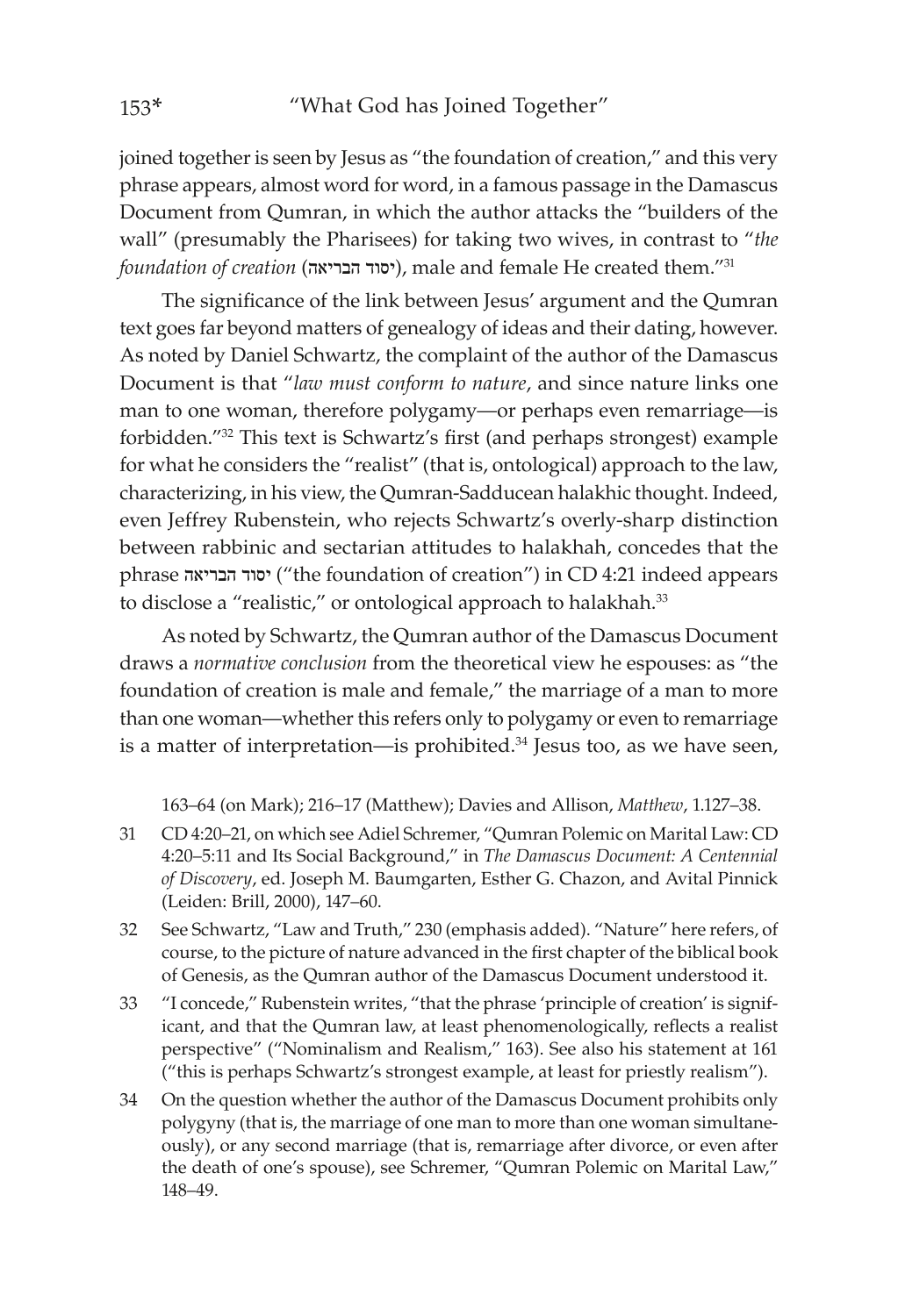#### Adiel Schremer 154\*

asserted that a normative conclusion should be drawn from the view of the marital bond as a divine deed: as "the foundation of creation is *God made them male and female*," divorce should be prohibited, for "What God has joined together, let not man put asunder."

### V. Halakhic Discourse

As we have seen, the rabbis of the Midrash and Talmud espoused a similar ontological view about the connection between husband and wife. One would therefore expect to find them too drawing halakhic conclusions from that conception. Yet, despite the many midrashic texts we have seen, which speak of the relations between husband and wife in strong ontological terms ("one flesh") and as a divinely-made connection, to the best of my knowledge in no place in classical rabbinic literature does one find a halakhic prohibition either on divorce or polygyny. Nor do the ancient rabbis draw any other halakhic conclusion from the aggadic idea concerning the divine origin of marriage.<sup>35</sup>

35 The single exception is the *sugya* in *y. Yom Tov* 5:2, 63a (=  $\gamma$ . *Ta*<sup> $\alpha$ </sup>*an.* 1:8, 64d;  $\gamma$ . *Ta* $\alpha$ *an.* 4:9, 69b; *y. Ketub.* 1:1, 24d [the text in all these parallels is identical]); compare *b. Moᶜed Qaû.* 18b, but note that R. Êananᵓel, in his commentary ad loc., reads: שמא בתפילה אחר יקדמנו, precisely as the reading in the Palestinian Talmud, which reads as follows: "Shmuel said: Even on *Tishᶜah be-Av* one may betroth [a woman], lest someone else anticipates him. Shmuel's stance is self-contradictory! For elsewhere he says: *God restores the lonely to their homes* (Ps 68:7); *Placed on a scale all together they weigh even less than a breath* (Ps 62:10), and here he says so?! [Rather Shmuel meant] lest someone else anticipates him in prayer. Even so, he did not rule accordingly." The *sugya* contrasts Shmuel's halakhic dictum, permitting one to betroth a woman on *Tishᶜah be-Av* lest another person comes and "snatches" her, with Shmuel's own statement, expressed elsewhere, that marriage is a realization of a primordial divine plan. This rhetorical move gives the impression that the *sugya* considered Shmuel's aggadic statement as having halakhic significance, not only as a midrashic play for the sake of hermeneutic entertainment. For this reason it can be contrasted with Shmuel's permissive halakhic rule, that one may betroth a woman on a day on which otherwise marriage is prohibited because of the fear that someone else might come first and "snatch" that woman. The talmudic *sugya* thus seems to indicate that the sages of the Talmud did treat the midrashic statements relating to the marital bond as a realization of an earlier divine plan as containing some legal significance. Note, however, that Shmuel himself clearly did not share the *sugya*'s view. For, despite his own aggadic statement, he ruled that one may rush to betroth a woman even on a day such as the Ninth of Av (on which betrothal is prohibited), lest another person would betroth her first. This ruling indicates that Shmuel himself did not consider the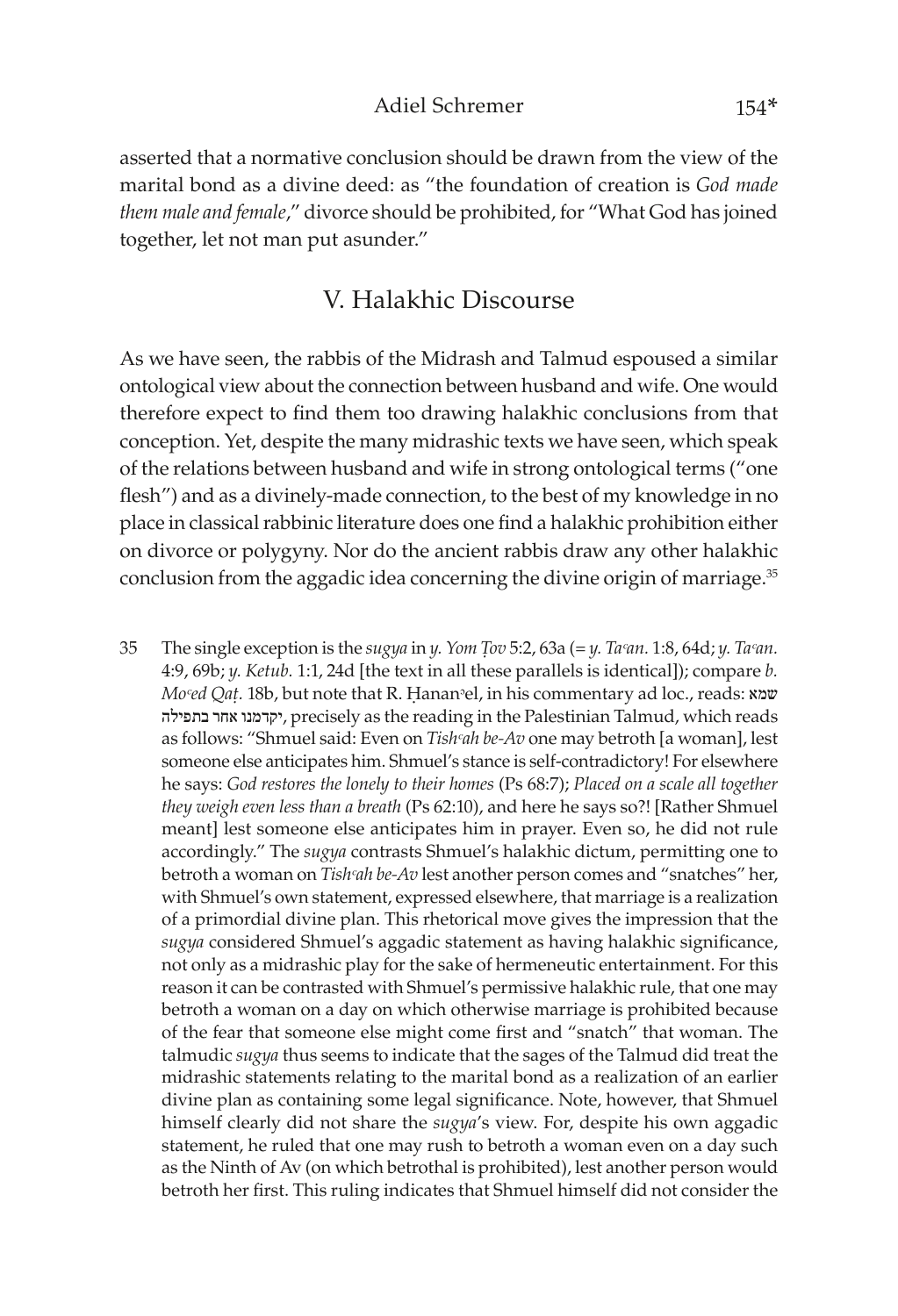And this raises a question concerning the nature of the seemingly ontological language that rabbinic texts frequently use with respect to marriage. It stands to reason that such aggadic statements do not really reflect an ontological view, but rather are used as a rhetorical device to buttress the message about the importance of marriage and its religious value.

Still, such rhetoric has the potential to influence the attitude of *later* readers of the Talmud and Midrash, who might read the early rabbis' aggadic statements in a stronger sense than they were meant to be understood by their original authors. Talmudic law, to be sure, permits divorce, and even polygyny,<sup>36</sup> yet readers of later generations, who internalize the message of the aggadic references to marriage, might follow a different path and attempt to minimize the permissibility of these practices. Indeed, reading through the halakhic literature of the Middle Ages down to our era reveals that many halakhic authorities display a very strict attitude to marriage and divorce, in a manner that gives place to the possibility that they were guided, in fact, by a strong ontological view of the marital bond as a connection created by God, which should not be altered by human beings.

It is, therefore, significant that even those halakhic authorities that indeed display such a stringent tendency with respect to marriage and divorce do not usually justify their halakhic positions on such grounds: they virtually never claim that divorce is a severe halakhic matter because the marital bond between husband and wife is an ontological, divinely-made connection.

aggadic idea of the marital bond as the realization of a predestined divine plan in a strong sense, as an actual description of the state of affairs in the world. The fact that Shmuel's stance is expressed as the mere quotation of two biblical verses (Ps 68:7 and Ps 62:10) should not detain us here. This phenomenon is found in other places in talmudic and midrashic literature. See Menahem Kahana, "The Critical Edition of *Mekilta De-Rabbi Ishmael* in the Light of the Genizah Fragments," *Tarbiz* 55 (1986): 510 n. 114 (Hebrew). The reference to these verses, however, can be understood only in light of other midrashic traditions, in which they serve as the foundation for the claim that the marital bond is God's creation, not a human choice. Of Ps 62:10 see R. Levi's midrash in *Leviticus Rabbah* (above, n. 24); of Ps 68:7 see the story of R. Yossi and the Matrona (above, n. 21).

36 This is so not only as a theoretical legal stance but as a matter of fact as well: there is evidence for the actual practice of divorce and polygyny among the Jews of Roman Palestine throughout late antiquity. See Adiel Schremer, "How Much Jewish Polygyny in Roman Palestine," *PAAJR* 63 (2002): 181–223.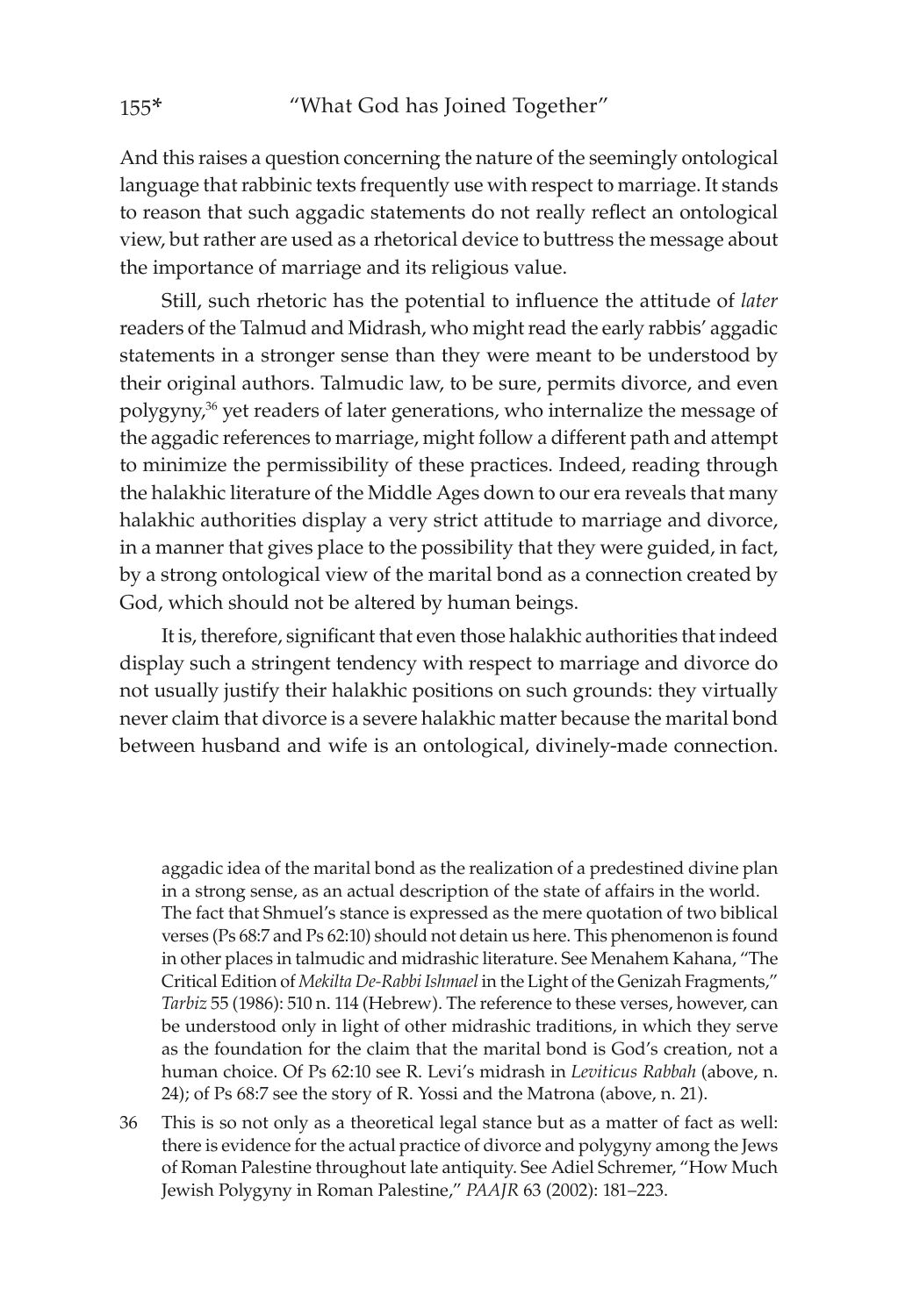Rather, they maintain that the strength of the legal act, in itself, is such that it cannot be annulled.<sup>37</sup>

Thus, for example, the twelfth-century French Tosafist, R. Yaᶜakov b. Meir (known by his eponym, Rabbenu Tam), responds in one of his responsa to a rabbinic enactment of the Babylonian Geonim, which was understood as resting on the principle of annulment of marriage (קידושין הפקעת(, and writes in an unequivocal manner that: "While the Geonim could enact, either on the basis of halakhah or according to their own view, that a woman's ketubbah would include movable possessions [a *novum* that was not supported by the Talmud—AS], that is in the realm of monetary issues. But to permit an invalid *get* we do not have any *power* since the days of R. Ashi until the days of the Messiah."38 Rabbenu Tam does not deny that the sages of the Talmud did have the authority to annul a valid bill of divorce; he only thinks that such an authority is not granted to post-talmudic rabbis any longer.

True, one may wish to view such a position as expected from one who espouses an ontological view of marriage.<sup>39</sup> The two are not identical,

- 37 See, for example, R. Ben-Zion Meir Uziel's explanation for why the concept of annulment of marriage is difficult to be practically applied: "They did not say, and it is inconceivable to say, that the sages would annul a marriage that was conducted in a correct manner, without an act of divorce" (יעלה ולא ,אמרו לא על הדעת לומר, שחכמים יפקיעו הקידושין שנעשו כתיקונם בלי שום מעשה של גירושין See R. Ben-Zion Meir Uziel, *Mishpețe Uziel*, Part II (*Even Ha-Ezer*) (Jerusalem: Mosad ha-Rav Kook, 1964), #87.
- 38 See *Sefer ha-Yashar le-Rabbenu Tam: Êeleq ha-Sheᵓelot ve-ha-Teshuvot*, #24, ed. Sheraga Faysh Rozenthal (Berlin: Itskovski, 1898), 40: ונהי דהגאונים יכולים לתקן כתובת אשה על המטלטלין או על פי הלכה או על פי דעתם – דהיינו ממונא; אבל להתיר גט פסול אין כח בידינו, מימות .רב אשי ועד ימות המשיח
- 39 Thus, for example, R. Eliyahu Galippapa (died 1740) writes in his book, *Yad Eliyahu*, #66, that: "In all of the cases of annulment [of marriage] mentioned in the Talmud ... the sages did not annul [the marriage] of their own accord, but only with an instrument which stands against [literally: contrasts] it" (ההפקעות בכל the Along .)האמורות בתלמוד ... דרבנן לא מפקעי קידושין בריקניא, אלא באיזה דבר המנגד אותן same lines he further writes: "It is specifically in the case of marriage that was done improperly, in an evil manner, that they [the sages] have an authority to annul it, that is, [to declare] that the marriage was not valid from the outset, and that the money [given as a means of betrothal] should be considered as mere gift. However, in the case of marriage that was properly valid and in accordance with the halakhah, they only have the authority to annul it retroactively with an instrument that stands against [literally: negates] the marriage, that is, a bill דווקא בקידושין הנעשים בעוול וחמס יש כח בידם להפקיעם, דהיינו דלא ליחלו כלל) "divorce of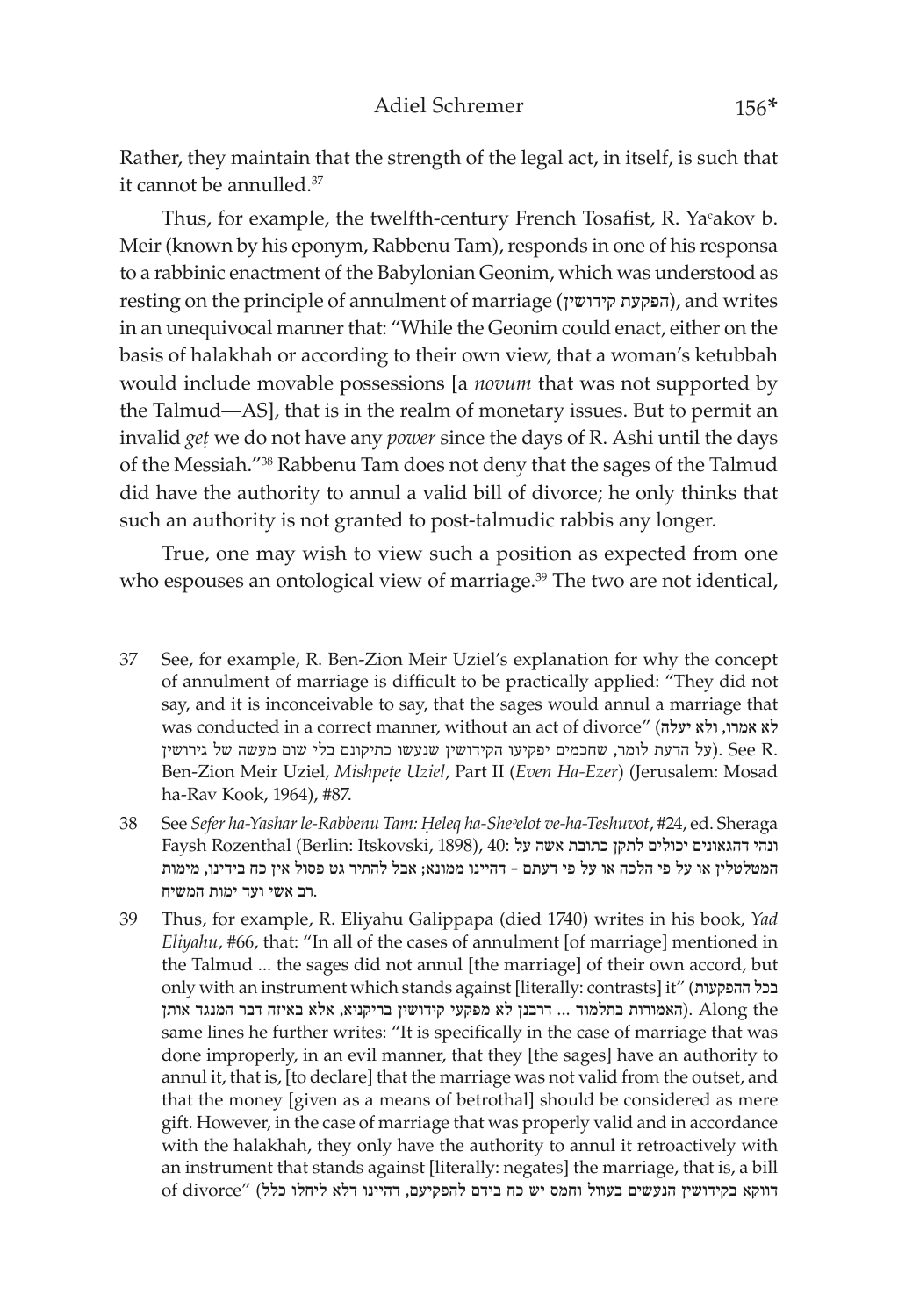however; Rabbenu Tam's outlook is highly legalistic, but it is not ontological. It claims that a legal act which has God's sanction cannot be affected by a human decision. It seems, therefore, that the rabbis adopted a middle stance: marriage is neither ontological nor a mere social construct. Rather, it is God's Law (because the Torah, for the rabbis, emanates from God), and for this reason humans cannot change it. Put differently: the reason for the halakhists' limited ability to manipulate marriage legally does not rest in an assumed ontological character of the marital bond but rather it stems from a view of the legal act as decisive. Jesus' words are fitting, if used with a slight change: "What halakhah has joined together, let not man put asunder."

### Conclusion

Classical rabbinic discourse about marriage is full of ontological imagery. Following the biblical precedent the rabbis of the Talmud and Midrash frequently relate to man's wife as his "own flesh," and they speak of husband and wife as "one flesh." If not read metaphorically this language seems to indicate that the rabbis viewed the marital bond as an ontological connection between husband and wife. Thinking about marriage in such a way, however, can follow two different paths. On the one hand it may mean an ontological connection *created* by the act of marriage. On the other hand, it can bear the meaning of primordial connection, which is *realized* by the act of marriage, while having been in existence long before. The main concern of the present paper was with the latter meaning.

As we have seen, various early rabbinic texts express the idea that the marital connection between husband and wife is the result of divine matchmaking, which God performs years before the actual marriage takes place. A potential consequence of such a view could have been the limiting of human intervention in marriage and the restriction of halakhic authority and ability to manipulate marital status. Such conclusions were indeed reached by various Jewish groups of the late Second Temple period, who claimed that as the marital bond is not created by man, it cannot be changed through human activity either. The sages of the Talmud, however, did not reach that

מעיקרא, וליהוו מעות מתנה. אבל בקידושין שכבר חלו כדין וכהלכה, אין כח בידם להפקיעם למפרע, גגגד לקידושין, דהיינו על ידי גיטין Such formulations may be understood as reflecting an ontological outlook of the *get*. See further Uriel Lavvy, 10.–304 :(2007) 27 *Tehumin* ״,האם ניתן להפקיע קידושין של סרבן גט?״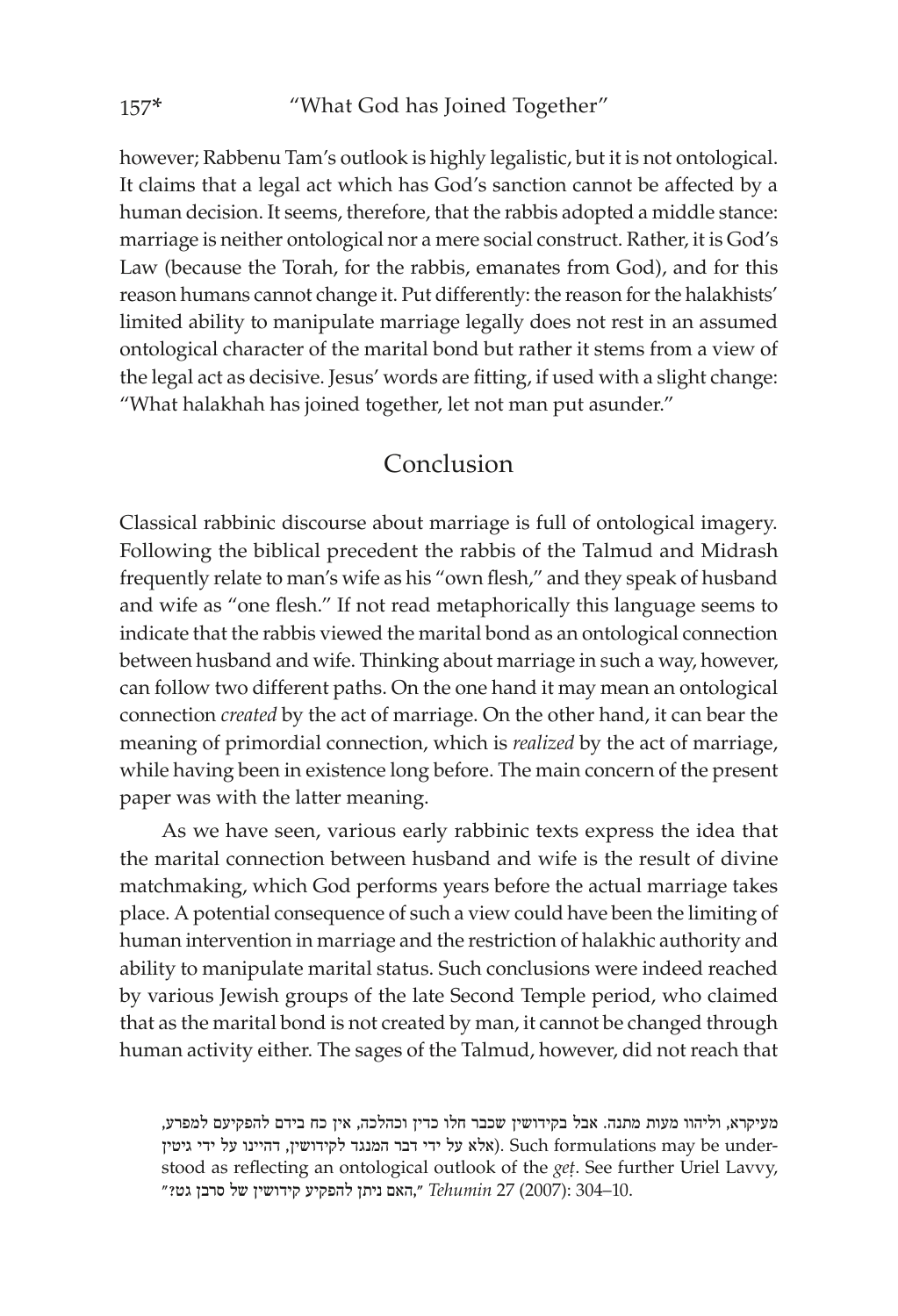### Adiel Schremer 158\*

conclusion, apparently because they drew a distinction between sayings that were meant to convey religious and ideological ideas and statements of legal nature. For halakhic authorities, the former are "permissive legal materials," but only the latter truly have significant halakhic weight.<sup>40</sup>

# Appendix

In a recently published article, Shai Wozner interpreted a now-famous *sugya* in *b. Yevamot* 110a as giving voice to a strong ontological conception of marriage. In that *sugya* we find the following story, to which is attached a short talmudic discussion:

]א[ עובדא דהוה בנרש ואיקדישה כשהיא קטנה וגדלה ואותביה אבי כורסייא ואתא אחרינא וחטפה מיניה, ורב ברונא ורב חננאל תלמידי דרב הוו התם ולא הצריכוה גיטא מבתרא. ]ב[ אמר רב פפא: בנרש מינסב נסיבי והדר מותבי אבי כורסייא. ]ג[ רב אשי אמר: הוא עשה שלא כהוגן לפיכך עשו בו שלא כהוגן ואפקעינהו רבנן לקידושי מיניה. ]ד[ אמר ליה רבינא לרב אשי: תינח דקדיש בכספא, קדיש בביאה מאי? ]ה[ שויוה רבנן לבעילתו בעילת זנות.

[A] It once happened at Naresh that a certain woman was betrothed while she was a minor, and after she matured they placed her upon the bridal chair, and another man came and snatched her away from him, and R. Beruna and R. Hanan<sup>o</sup>el, Rav's disciples, were present there, and they did not require her to obtain a writ of divorce from the second man.

[B] Said R. Pappa: "At Naresh they marry first and only then they place [the bride] upon the bridal chair."

[C] R. Ashi said: "He acted improperly, therefore they [the sages] treated him improperly and nullified the betrothal."

[D] Said Ravina to R. Ashi: "This is satisfactory where the man betrothed [her] with money; if, [however], he betrothed her by cohabitation, what can be said?"

40 My use of the concept of "permissive legal materials" is indebted to Leslie Green, "Law and the Causes of Judicial Decisions," *University of Oxford Legal Research Series* 14/2009, 18–20. I plan to develop this point in the future.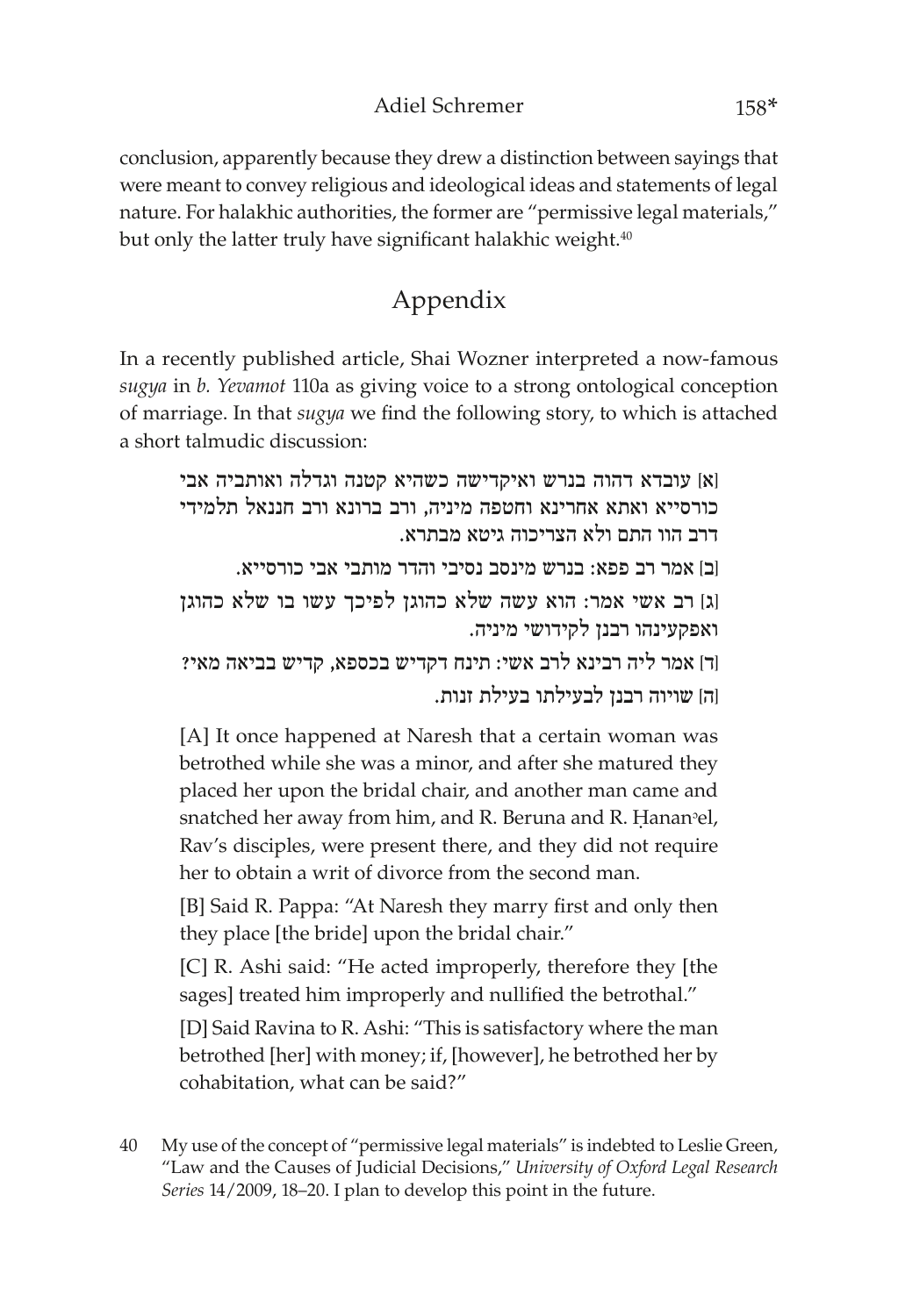[E] "The rabbis have declared his cohabitation to be an act of mere fornication"

The legal question raised by the *sugya* is clear: why didn't R. Hanan<sup>o</sup>el and R. Bruna require the young girl to be divorced from the man who "snatched" her from the bridal chair? R. Pappa answers that in Naresh the custom is that people "marry first and only then place [the bride] upon a bridal chair." The young girl, accordingly, was actually married at the time of her abduction, and therefore the "snatcher" accomplished nothing. R. Ashi offers a different explanation. In his view, the rabbis rendered the abductor's act of marriage invalid because he acted improperly: "He acted improperly, therefore they [the sages] treated him improperly, and annulled (literally: expropriated) the .(הוא עשה שלא כהוגן לפיכך עשו בו שלא כהוגן ואפקעינהו רבנן לקידושין מיניה) "betrothal

On Wozner's reading, there is an important moment in this *sugya* which reveals the Talmud's awareness of the distinction between an ontological and a social-constructionist view of marriage. When Ravina poses the difficulty to R. Ashi, "This is satisfactory where the man betrothed [her] by means of money; if, [however], he betrothed her by cohabitation, what can be said?" (תינח דקדיש בכספא, קדיש בביאה מאי איכא למימר?!), we are confronted, so Wozner suggests, by these two views. Ravina assumes that if a man betroths a woman by means of money, then R. Ashi's suggestion that the rabbis annul the legal status of the act is conceivable, since marriage by means of money is, in itself, a legal construct of rabbinic origin. In contrast, marriage by means of cohabitation cannot be annulled—that is, it cannot be *declared* invalid—*as something in reality happened*! To use Ran's words, quoted at the beginning of this article: "How can that which the Torah prohibited to us change its nature merely because the sages decide that it is permitted?!" R. Ashi's answer is that, as surprising as it may seem, even in the case of marriage by means of cohabitation *the legal status of the act does not rest in the act itself*—as if legal status is naturally attached to certain actions—but rather it depends on our view of that act. If we view it as an act for the sake of marriage then it can be considered as such. If, however, we view it as a mere act of sexual intercourse, then it would not necessarily constitute marriage.<sup>41</sup>

41 See Shai A. Wozner, "Annulment of Marriage: A New Interpretation of the Talmudic Rule," *Diné Israel* 26–27 (2009–10): 40–42 (Hebrew). Wozner's interpretation of Ravina's question and R. Ashi's reply is different both from Rashi's interpretation and from that of Rashi's teachers (quoted by Rashi in his commentary, ad loc.), which are, basically, the two understandings followed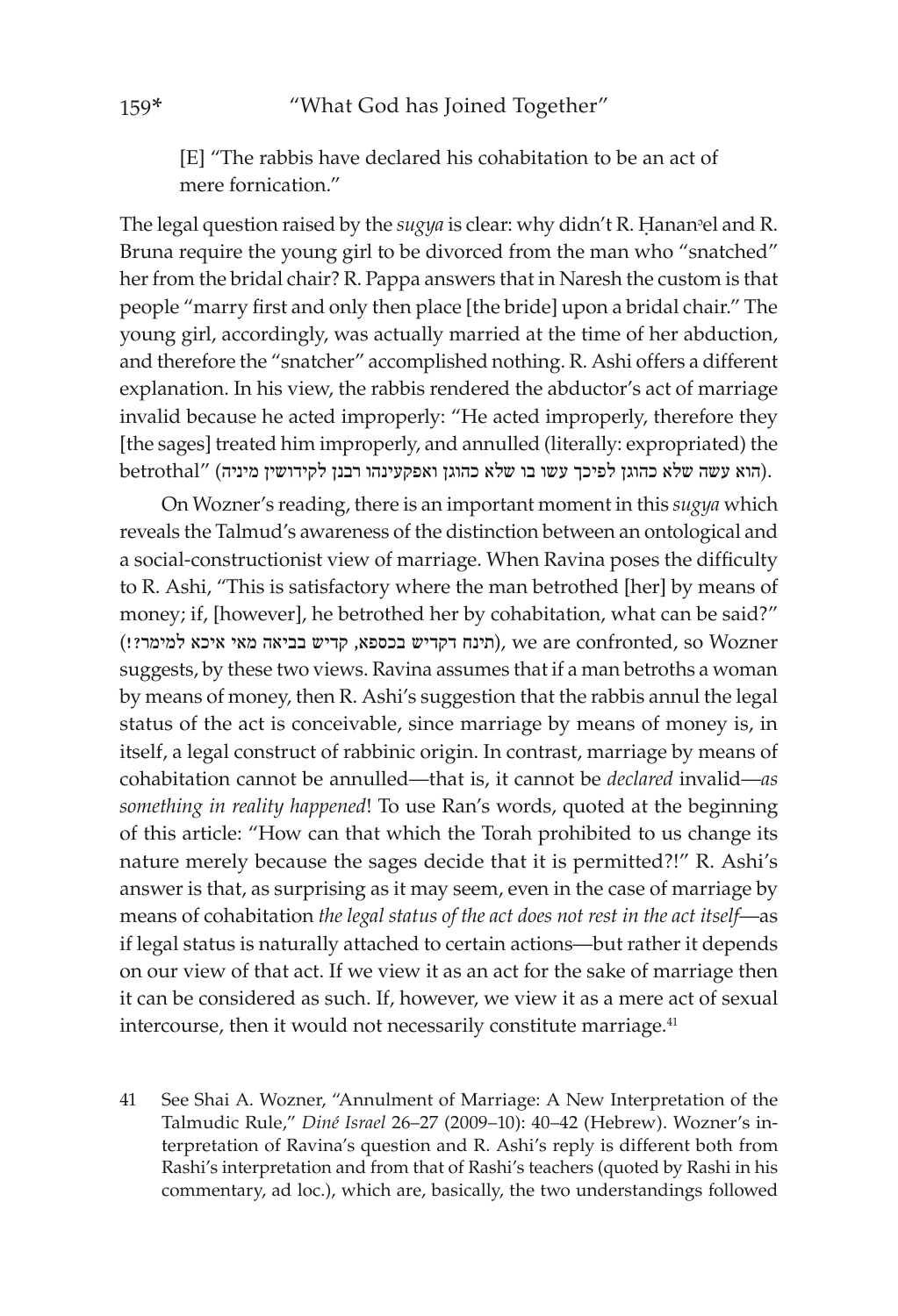Even if Wozner's interpretation were accepted, it should be noted that Ravina's ontological view (as understood by Wozner) would be very much different from the presumed ontological view which I have been attempting to ascribe to the above quoted midrashic texts. In the latter, "the ontology of marriage" refers to the idea that the connection between husband and wife existed "in the world" already prior to their personal decision to marry each other. Whereas in Wozner's interpretation of Ravina's stance, "the ontology of marriage" is the *effect* of the act of marriage, or, to be more precise, the result of the sexual intercourse between husband and wife.<sup>42</sup>

Furthermore, even on Wozner's reading, the *sugya* gives voice to Ravina's outlook precisely for the sake of its rejection. The *sugya*'s aim, in other words, is to uproot an ontological conception (of whatever type) of marriage, which might have been held by some. Its claim is that marriage is a social and legal status, not an actual "state-of-affairs" in the world.<sup>43</sup> And we should not lose sight of the fact that that *sugya* appears no less than five times in the

(with some minor modifications) by virtually all commentators of the Talmud. Rashi's teachers' interpretation of Ravina's question is that, as marriage by means of cohabitation is biblically founded (מדאורייתא), how is it possible that a rabbinic enactment would override a ruling of the Torah (דקדיש תינח "דקפריך והיינו בכספא, קדיש בביאה" – דכתיב בהדיא 'כי יקח איש אשה ובעלה' – מאי איכא למימר", היאך יכלו לעקור !דבר מן התורה (. Rashi's interpretation, in contrast, is that, while in marriage by means of money there is something to expropriate (that is, the money by which the marriage was created) and thus to annul the marriage, when the marriage was created by means of cohabitation what is that which can be expropriated?! תינח דקדיש בכספא – איכא למימר אפקעינהו לקידושין בגט דדבריהן ואמרו ליהוי מעות למפרע מתנה,) וממילא פקעו שהרי כשקידש ע"מ כן קידש. קדיש בביאה – דקיימא לן בקידושין, מ'כי יקח איש אשה ובעלה', דאשה מתקדשת נמי בביאה, מאי אפקעתא איכא למימר בהא ביאה? Wozner's reading is slightly closer to Rashi's, but not more than that. For, according to Rashi, Ravina was seeking that which can be annulled, while according to Wozner's reading Ravina's claim was that the idea of legal annulment cannot apply to actions which have effect in the real world.

- 42 Compare, for this matter, Paul's approach, as found in 1 Cor 6:16. See above, n. 28.
- 39.–228 :(1983) 92 *Sinai* ״,על המציאות המשפטית במשנת הרמב"ם״ ,Henshke David .Cf 43